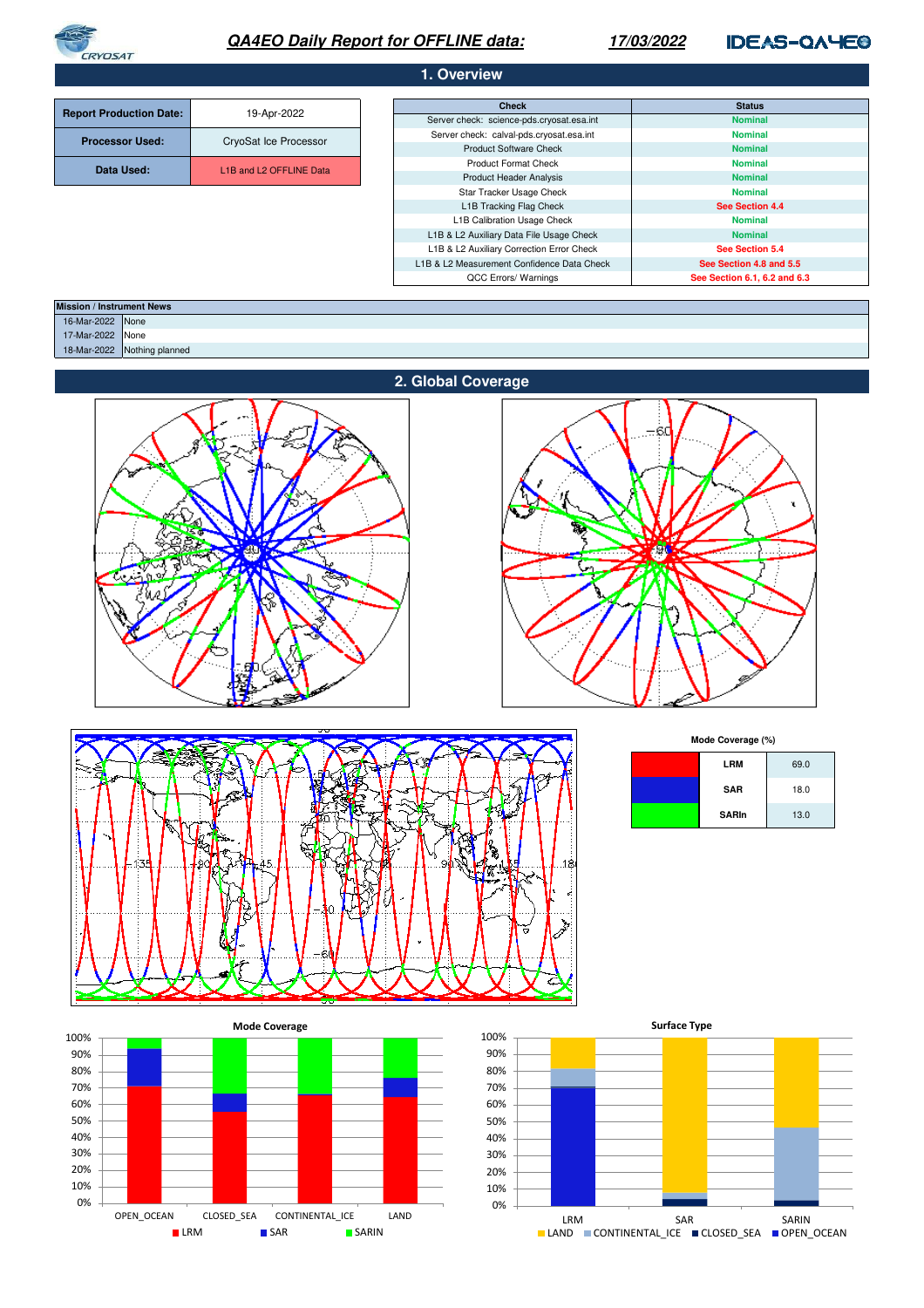The SIRAL instrument configuration for the day of acquisition is provided below.

**SIRAL instrument(s) in use: SIRAL - A**

## **4. Level 1B Data Quality Check**

## **4.1 L1B Product Format Check**

Each product, retrieved and unpacked from the science server, is checked to ensure it consists of both an XML header file (.HDR) and a product file (.DBL).

**Number of products with errors:** 0

### **4.2 L1B Product Header Analysis**

**Number of products with errors:** 0 For all products, a series of pre-defined checks are carried out on the MPH and SPH in order to identify any inconsistencies and/or errors raised by the ground-segment processing chain.

#### **4.3 Star Tracker Usage Check**

## Each product is checked in order to ensure a valid star tracker file has been used in processing.

**Number of products with errors:** 0

# **4.4 L1B Tracking Flags Check**

#### CryoSat L1B data includes a tracking flag for each measurement record. The bit value of this flag indicates any problems when set.

**Loss of Echo Flag:** This flag is currently set for some products over land, but this is to be expected.

#### **Number of products with errors:** 118

| <b>Product</b>                                          | <b>Test Failed</b> | <b>Description</b>                                   |
|---------------------------------------------------------|--------------------|------------------------------------------------------|
| CS OFFL SIR LRM 1B 20220316T235833 20220317T002545 E001 | Loss of echo       | The tracking echo is missing for one or more records |
| CS_OFFL_SIR_LRM_1B_20220317T002818_20220317T003022_E001 | Loss of echo       | The tracking echo is missing for one or more records |
| CS_OFFL_SIR_LRM_1B_20220317T003058_20220317T003619_E001 | Loss of echo       | The tracking echo is missing for one or more records |
| CS OFFL SIR LRM 1B 20220317T003852 20220317T010253 E001 | Loss of echo       | The tracking echo is missing for one or more records |
| CS_OFFL_SIR_LRM_1B_20220317T010257_20220317T010411_E001 | Loss of echo       | The tracking echo is missing for one or more records |
| CS_OFFL_SIR_LRM_1B_20220317T010638_20220317T010650_E001 | Loss of echo       | The tracking echo is missing for one or more records |
| CS_OFFL_SIR_LRM_1B_20220317T010751_20220317T011336_E001 | Loss of echo       | The tracking echo is missing for one or more records |
| CS OFFL SIR LRM 1B 20220317T011359 20220317T011436 E001 | Loss of echo       | The tracking echo is missing for one or more records |
| CS_OFFL_SIR_LRM_1B_20220317T013541_20220317T013555_E001 | Loss of echo       | The tracking echo is missing for one or more records |
| CS OFFL SIR LRM 1B 20220317T013559 20220317T013616 E001 | Loss of echo       | The tracking echo is missing for one or more records |
| CS_OFFL_SIR_LRM_1B_20220317T013625_20220317T013737_E001 | Loss of echo       | The tracking echo is missing for one or more records |
| CS_OFFL_SIR_LRM_1B_20220317T013739_20220317T020435_E001 | Loss of echo       | The tracking echo is missing for one or more records |
| CS_OFFL_SIR_LRM_1B_20220317T021752_20220317T024611_E001 | Loss of echo       | The tracking echo is missing for one or more records |
| CS_OFFL_SIR_LRM_1B_20220317T024613_20220317T024621_E001 | Loss of echo       | The tracking echo is missing for one or more records |
| CS_OFFL_SIR_LRM_1B_20220317T024626_20220317T024740_E001 | Loss of echo       | The tracking echo is missing for one or more records |
| CS_OFFL_SIR_LRM_1B_20220317T024743_20220317T024743_E001 | Loss of echo       | The tracking echo is missing for one or more records |
| CS_OFFL_SIR_LRM_1B_20220317T024748_20220317T025009_E001 | Loss of echo       | The tracking echo is missing for one or more records |
| CS_OFFL_SIR_LRM_1B_20220317T025438_20220317T025600_E001 | Loss of echo       | The tracking echo is missing for one or more records |
| CS_OFFL_SIR_LRM_1B_20220317T040550_20220317T041512_E001 | Loss of echo       | The tracking echo is missing for one or more records |
| CS OFFL SIR LRM 1B 20220317T041541 20220317T041600 E001 | Loss of echo       | The tracking echo is missing for one or more records |
| CS_OFFL_SIR_LRM_1B_20220317T041603_20220317T042041_E001 | Loss of echo       | The tracking echo is missing for one or more records |
| CS_OFFL_SIR_LRM_1B_20220317T042644_20220317T042804_E001 | Loss of echo       | The tracking echo is missing for one or more records |
| CS_OFFL_SIR_LRM_1B_20220317T042817_20220317T042845_E001 | Loss of echo       | The tracking echo is missing for one or more records |
| CS OFFL SIR LRM 1B 20220317T042845 20220317T042933 E001 | Loss of echo       | The tracking echo is missing for one or more records |
| CS_OFFL_SIR_LRM_1B_20220317T043236_20220317T043247_E001 | Loss of echo       | The tracking echo is missing for one or more records |
| CS_OFFL_SIR_LRM_1B_20220317T043334_20220317T043337_E001 | Loss of echo       | The tracking echo is missing for one or more records |
| CS_OFFL_SIR_LRM_1B_20220317T055900_20220317T060403_E001 | Loss of echo       | The tracking echo is missing for one or more records |
| CS_OFFL_SIR_LRM_1B_20220317T060415_20220317T060606_E001 | Loss of echo       | The tracking echo is missing for one or more records |
| CS_OFFL_SIR_LRM_1B_20220317T062516_20220317T062615_E001 | Loss of echo       | The tracking echo is missing for one or more records |
| CS_OFFL_SIR_LRM_1B_20220317T080349_20220317T080608_E001 | Loss of echo       | The tracking echo is missing for one or more records |
| CS_OFFL_SIR_LRM_1B_20220317T082303_20220317T082437_E001 | Loss of echo       | The tracking echo is missing for one or more records |
| CS_OFFL_SIR_LRM_1B_20220317T082439_20220317T082532_E001 | Loss of echo       | The tracking echo is missing for one or more records |
| CS OFFL SIR LRM 1B 20220317T082647 20220317T084045 E001 | Loss of echo       | The tracking echo is missing for one or more records |
| CS OFFL SIR LRM 1B 20220317T085802 20220317T091119 E001 | Loss of echo       | The tracking echo is missing for one or more records |
| CS_OFFL_SIR_LRM_1B_20220317T091333_20220317T092535_E001 | Loss of echo       | The tracking echo is missing for one or more records |
| CS OFFL SIR LRM 1B 20220317T094244 20220317T094701 E001 | Loss of echo       | The tracking echo is missing for one or more records |
| CS OFFL SIR LRM 1B 20220317T094704 20220317T094710 E001 | Loss of echo       | The tracking echo is missing for one or more records |
| CS_OFFL_SIR_LRM_1B_20220317T094712_20220317T094726_E001 | Loss of echo       | The tracking echo is missing for one or more records |
| CS OFFL SIR LRM 1B 20220317T094728 20220317T094956 E001 | Loss of echo       | The tracking echo is missing for one or more records |
| CS OFFL SIR LRM 1B 20220317T095300 20220317T100157 E001 | Loss of echo       | The tracking echo is missing for one or more records |
| CS OFFL SIR LRM 1B 20220317T100201 20220317T100323 E001 | Loss of echo       | The tracking echo is missing for one or more records |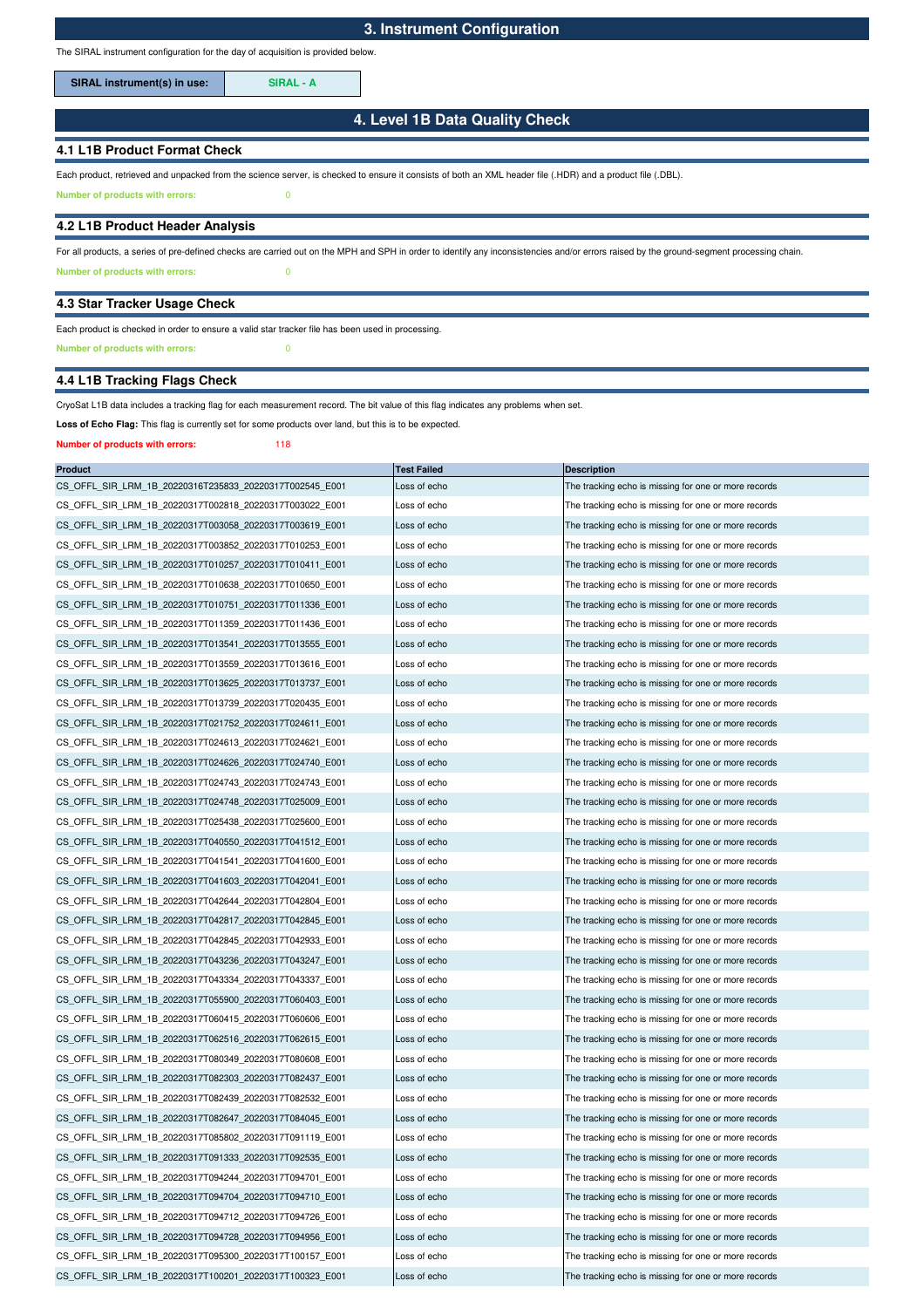CS\_OFFL\_SIR\_LRM\_1B\_20220317T100503\_20220317T101958\_E001 Loss of echo The tracking echo is missing for one or more records CS\_OFFL\_SIR\_LRM\_1B\_20220317T103739\_20220317T103921\_E001 Loss of echo The tracking echo is missing for one or more records CS\_OFFL\_SIR\_LRM\_1B\_20220317T104157\_20220317T104745\_E001 Loss of echo The tracking echo is missing for one or more records CS\_OFFL\_SIR\_LRM\_1B\_20220317T105222\_20220317T105229\_E001 Loss of echo The tracking echo is missing for one or more records CS\_OFFL\_SIR\_LRM\_1B\_20220317T105231\_20220317T105236\_E001 Loss of echo The tracking echo is missing for one or more records CS\_OFFL\_SIR\_LRM\_1B\_20220317T105241\_20220317T105713\_E001 Loss of echo The tracking echo is missing for one or more records CS\_OFFL\_SIR\_LRM\_1B\_20220317T105956\_20220317T110545\_E001 Loss of echo The tracking echo is missing for one or more records CS\_OFFL\_SIR\_LRM\_1B\_20220317T112046\_20220317T112122\_E001 Loss of echo The tracking echo is missing for one or more records CS\_OFFL\_SIR\_LRM\_1B\_20220317T112133\_20220317T112639\_E001 Loss of echo The tracking echo is missing for one or more records CS\_OFFL\_SIR\_LRM\_1B\_20220317T112642\_20220317T112648\_E001 Loss of echo The tracking echo is missing for one or more records CS\_OFFL\_SIR\_LRM\_1B\_20220317T112650\_20220317T112706\_E001 Loss of echo The tracking echo is missing for one or more records CS\_OFFL\_SIR\_LRM\_1B\_20220317T112709\_20220317T112739\_E001 Loss of echo The tracking echo is missing for one or more records CS\_OFFL\_SIR\_LRM\_1B\_20220317T112743\_20220317T112832\_E001 Loss of echo The tracking echo is missing for one or more records CS\_OFFL\_SIR\_LRM\_1B\_20220317T112834\_20220317T112839\_E001 Loss of echo The tracking echo is missing for one or more records CS\_OFFL\_SIR\_LRM\_1B\_20220317T112841\_20220317T112844\_E001 Loss of echo The tracking echo is missing for one or more records CS\_OFFL\_SIR\_LRM\_1B\_20220317T112846\_20220317T112902\_E001 Loss of echo The tracking echo is missing for one or more records CS\_OFFL\_SIR\_LRM\_1B\_20220317T112905\_20220317T113018\_E001 Loss of echo The tracking echo is missing for one or more records CS\_OFFL\_SIR\_LRM\_1B\_20220317T113415\_20220317T113510\_E001 Loss of echo The tracking echo is missing for one or more records CS\_OFFL\_SIR\_LRM\_1B\_20220317T113513\_20220317T113514\_E001 Loss of echo The tracking echo is missing for one or more records CS\_OFFL\_SIR\_LRM\_1B\_20220317T120630\_20220317T120856\_E001 Loss of echo The tracking echo is missing for one or more records CS\_OFFL\_SIR\_LRM\_1B\_20220317T121206\_20220317T123641\_E001 Loss of echo The tracking echo is missing for one or more records CS\_OFFL\_SIR\_LRM\_1B\_20220317T123643\_20220317T123853\_E001 Loss of echo The tracking echo is missing for one or more records CS\_OFFL\_SIR\_LRM\_1B\_20220317T123855\_20220317T124106\_E001 Loss of echo The tracking echo is missing for one or more records CS\_OFFL\_SIR\_LRM\_1B\_20220317T124307\_20220317T124708\_E001 Loss of echo The tracking echo is missing for one or more records CS\_OFFL\_SIR\_LRM\_1B\_20220317T130416\_20220317T130856\_E001 Loss of echo The tracking echo is missing for one or more records CS\_OFFL\_SIR\_LRM\_1B\_20220317T131306\_20220317T133840\_E001 Loss of echo The tracking echo is missing for one or more records CS\_OFFL\_SIR\_LRM\_1B\_20220317T134530\_20220317T134856\_E001 Loss of echo The tracking echo is missing for one or more records CS\_OFFL\_SIR\_LRM\_1B\_20220317T144224\_20220317T144542\_E001 Loss of echo The tracking echo is missing for one or more records CS\_OFFL\_SIR\_LRM\_1B\_20220317T144753\_20220317T144826\_E001 Loss of echo The tracking echo is missing for one or more records CS\_OFFL\_SIR\_LRM\_1B\_20220317T144830\_20220317T144833\_E001 Loss of echo The tracking echo is missing for one or more records CS\_OFFL\_SIR\_LRM\_1B\_20220317T144837\_20220317T144908\_E001 Loss of echo The tracking echo is missing for one or more records CS\_OFFL\_SIR\_LRM\_1B\_20220317T144910\_20220317T144914\_E001 Loss of echo The tracking echo is missing for one or more records CS\_OFFL\_SIR\_LRM\_1B\_20220317T144916\_20220317T144925\_E001 Loss of echo The tracking echo is missing for one or more records CS\_OFFL\_SIR\_LRM\_1B\_20220317T144931\_20220317T144934\_E001 Loss of echo The tracking echo is missing for one or more records CS\_OFFL\_SIR\_LRM\_1B\_20220317T144937\_20220317T145656\_E001 Loss of echo The tracking echo is missing for one or more records CS\_OFFL\_SIR\_LRM\_1B\_20220317T145658\_20220317T150849\_E001 Loss of echo The tracking echo is missing for one or more records CS\_OFFL\_SIR\_LRM\_1B\_20220317T152003\_20220317T152802\_E001 Loss of echo The tracking echo is missing for one or more records CS\_OFFL\_SIR\_LRM\_1B\_20220317T162356\_20220317T162655\_E001 Loss of echo The tracking echo is missing for one or more records CS\_OFFL\_SIR\_LRM\_1B\_20220317T162708\_20220317T162801\_E001 Loss of echo The tracking echo is missing for one or more records CS\_OFFL\_SIR\_LRM\_1B\_20220317T163103\_20220317T163155\_E001 Loss of echo The tracking echo is missing for one or more records CS\_OFFL\_SIR\_LRM\_1B\_20220317T163338\_20220317T163520\_E001 Loss of echo The tracking echo is missing for one or more records CS\_OFFL\_SIR\_LRM\_1B\_20220317T163704\_20220317T163831\_E001 Loss of echo The tracking echo is missing for one or more records CS\_OFFL\_SIR\_LRM\_1B\_20220317T163834\_20220317T163838\_E001 Loss of echo The tracking echo is missing for one or more records CS\_OFFL\_SIR\_LRM\_1B\_20220317T163842\_20220317T163933\_E001 Loss of echo The tracking echo is missing for one or more records CS\_OFFL\_SIR\_LRM\_1B\_20220317T164027\_20220317T164410\_E001 Loss of echo The tracking echo is missing for one or more records CS\_OFFL\_SIR\_LRM\_1B\_20220317T174645\_20220317T174730\_E001 Loss of echo The tracking echo is missing for one or more records CS\_OFFL\_SIR\_LRM\_1B\_20220317T180642\_20220317T180822\_E001 Loss of echo The tracking echo is missing for one or more records CS\_OFFL\_SIR\_LRM\_1B\_20220317T180854\_20220317T180946\_E001 Loss of echo The tracking echo is missing for one or more records CS\_OFFL\_SIR\_LRM\_1B\_20220317T180948\_20220317T181353\_E001 Loss of echo The tracking echo is missing for one or more records CS\_OFFL\_SIR\_LRM\_1B\_20220317T181558\_20220317T182200\_E001 Loss of echo The tracking echo is missing for one or more records CS\_OFFL\_SIR\_LRM\_1B\_20220317T184113\_20220317T184354\_E001 Loss of echo The tracking echo is missing for one or more records CS\_OFFL\_SIR\_LRM\_1B\_20220317T184953\_20220317T192034\_E001 Loss of echo The tracking echo is missing for one or more records CS\_OFFL\_SIR\_LRM\_1B\_20220317T192517\_20220317T192527\_E001 Loss of echo CS\_OFFL\_SIR\_LRM\_1B\_20220317T192530\_20220317T192548\_E001 Loss of echo The tracking echo is missing for one or more records CS\_OFFL\_SIR\_LRM\_1B\_20220317T192550\_20220317T192602\_E001 Loss of echo The tracking echo is missing for one or more records CS\_OFFL\_SIR\_LRM\_1B\_20220317T192605\_20220317T192727\_E001 Loss of echo The tracking echo is missing for one or more records CS\_OFFL\_SIR\_LRM\_1B\_20220317T202107\_20220317T202302\_E001 Loss of echo The tracking echo is missing for one or more records CS\_OFFL\_SIR\_LRM\_1B\_20220317T202511\_20220317T202803\_E001 Loss of echo The tracking echo is missing for one or more records CS\_OFFL\_SIR\_LRM\_1B\_20220317T203428\_20220317T203831\_E001 Loss of echo The tracking echo is missing for one or more records CS\_OFFL\_SIR\_LRM\_1B\_20220317T203834\_20220317T205646\_E001 Loss of echo The tracking echo is missing for one or more records CS\_OFFL\_SIR\_LRM\_1B\_20220317T210058\_20220317T210312\_E001 Loss of echo The tracking echo is missing for one or more records CS\_OFFL\_SIR\_LRM\_1B\_20220317T210314\_20220317T210326\_E001 Loss of echo The tracking echo is missing for one or more records CS\_OFFL\_SIR\_LRM\_1B\_20220317T210333\_20220317T210713\_E001 Loss of echo The tracking echo is missing for one or more records CS\_OFFL\_SIR\_LRM\_1B\_20220317T213852\_20220317T214038\_E001 Loss of echo

The tracking echo is missing for one or more records The tracking echo is missing for one or more records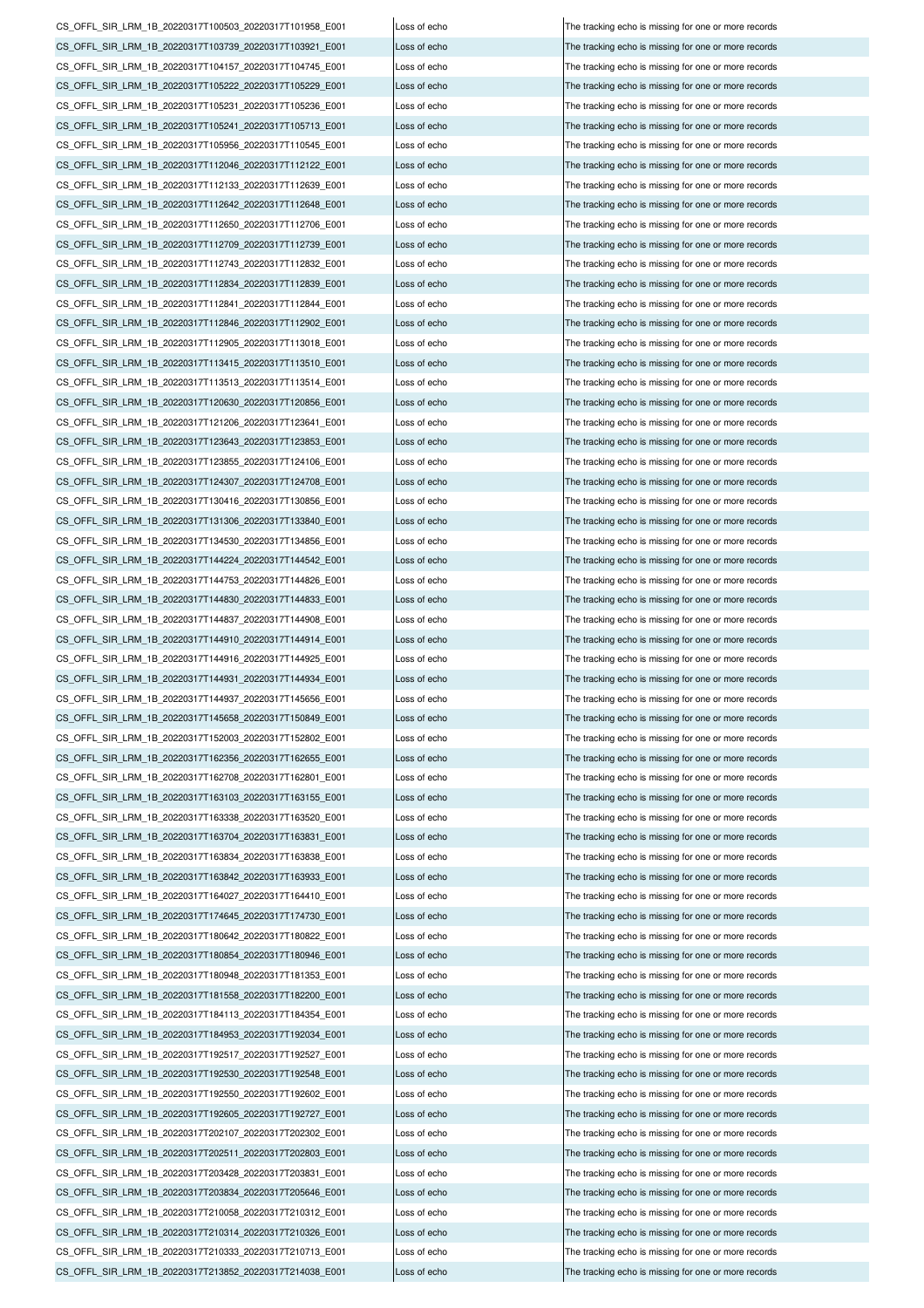| CS OFFL SIR LRM 1B 20220317T214041 20220317T214123 E001 | Loss of echo | The tracking echo is missing for one or more records |
|---------------------------------------------------------|--------------|------------------------------------------------------|
| CS OFFL SIR LRM 1B 20220317T214229 20220317T214755 E001 | Loss of echo | The tracking echo is missing for one or more records |
| CS OFFL SIR LRM 1B 20220317T215944 20220317T220221 E001 | Loss of echo | The tracking echo is missing for one or more records |
| CS OFFL SIR LRM 1B 20220317T223244 20220317T224012 E001 | Loss of echo | The tracking echo is missing for one or more records |
| CS OFFL SIR LRM 1B 20220317T224014 20220317T224017 E001 | Loss of echo | The tracking echo is missing for one or more records |
| CS OFFL SIR LRM 1B 20220317T224020 20220317T224031 E001 | Loss of echo | The tracking echo is missing for one or more records |
| CS OFFL SIR LRM 1B 20220317T224034 20220317T224049 E001 | Loss of echo | The tracking echo is missing for one or more records |
| CS OFFL SIR LRM 1B 20220317T224102 20220317T224110 E001 | Loss of echo | The tracking echo is missing for one or more records |
| CS OFFL SIR LRM 1B 20220317T224114 20220317T224234 E001 | Loss of echo | The tracking echo is missing for one or more records |
| CS OFFL SIR LRM 1B 20220317T224238 20220317T224711 E001 | Loss of echo | The tracking echo is missing for one or more records |
| CS OFFL SIR LRM 1B 20220317T230227 20220317T230817 E001 | Loss of echo | The tracking echo is missing for one or more records |
| CS OFFL SIR LRM 1B 20220317T231100 20220317T233519 E001 | Loss of echo | The tracking echo is missing for one or more records |
| CS OFFL SIR LRM 1B 20220317T233734 20220317T234620 E001 | Loss of echo | The tracking echo is missing for one or more records |
|                                                         |              |                                                      |

## **4.5 L1B Calibration Usage Check**

Each product is checked in order to ensure that the necessary calibration files have been used in processing.

**Number of products with errors:** 0

## **4.6 L1B Auxilary Data File Usage Check**

Each product is checked for missing Data Set Descriptors with respect to a pre-determined baseline and also to check the validity of Auxiliary Data Files is correct. **Number of products with errors:** 0

#### **4.7 L1B Auxiliary Correction Error Check**

CryoSat L1B data includes a correction error flag for each measurement record. The bit value of this flag indicates any problems when set.

**Number of products with errors:** 0

#### **4.8 L1B Measurement Confidence Data Check**

CryoSat L1B data includes a measurement confidence flag for each measurement record. The bit value of this flag indicates any problems when set.

**Currently, there are several common error flags raised in the Level 1B products which are expected due to operational mode or surface type. All common flags are summarised in the list below, followed by a table of any additional issues arising from this test.**

**Block Degraded Flag:** This flag is currently set for a number of individual records generally at the start or end of products (all modes), but this is to be expected.

Phase Perturbation Applied Flag: This flag is currently set for all L1B SARIn products, indicating that the ADC correction application is deactivated, but this is in line with the current configuration.

#### **Number of products with errors:**

| <b>Product</b>                                          | <b>Test Failed</b>         | Description                                                                                               |
|---------------------------------------------------------|----------------------------|-----------------------------------------------------------------------------------------------------------|
| CS OFFL SIR LRM 1B 20220317T042817 20220317T042845 E001 | Echo error. TRK echo error | The tracking echo has returned an error and the Rx1 Echo Error flag is set,<br>indicating a degraded echo |

## **5. Level 2 Data Quality Check**

## **5.1 L2 Product Format Check**

Each product, retrieved and unpacked from the science server, is checked to ensure it consists of both an XML header file (.HDR) and a product file (.DBL).

**Number of products with errors:** 0

#### **5.2 L2 Product Header Analysis**

**Number of products with errors:** 0 For all products, a series of pre-defined checks are carried out on the MPH and SPH in order to identify any inconsistencies and/or errors raised by the ground-segment processing chain.

## **5.3 L2 Auxiliary Data File Usage Check**

Each product is checked for missing Data Set Descriptors with respect to a pre-determined baseline and also to check the validity of Auxiliary Data Files is correct.

**Number of products with errors:** 0

### **5.4 L2 Auxiliary Correction Error Check**

CryoSat L2 data includes a correction error flag for each measurement record. The bit value of this flag indicates any problems when set.

**Currently, there are several common error flags raised in the Level 2 products which are expected due to operational mode or surface type. All common flags are summarised in the list below, followed by a table of any additional issues arising from this test.**

Sea State Bias error: This flag is currently set in all L2 LRM products over ocean, indicating a problem with the sea state bias fou on a known anomaly, the sea state bias field is currently unfilled in all Baseline-E L2 LRM products. This anomaly will be resolved in the next IPF update.

Snow Depth Model error: This flag is currently set in all L2 SAR products over ocean, which fall outside of the extent of the current snow depth model. Currently the snow depth model is only availlable over the high-latitude Arctic. There is no model currently provided for the Antarctic or marginal Arctic regions. An updated model will be provided in the next IPF update.

**Number of products with errors:** 106

| Product                                                | <b>Test Failed</b> | <b>Description</b>                                                                                                                    |
|--------------------------------------------------------|--------------------|---------------------------------------------------------------------------------------------------------------------------------------|
| CS OFFL SIR SAR 2 20220317T002545 20220317T002631 E001 | Snow depth model   | There is an error with the Snow Depth value, where one or more records<br>falls outside of the extent of the current snow depth model |
| CS OFFL SIR SAR 2 20220317T002637 20220317T002700 E001 | Snow depth model   | There is an error with the Snow Depth value, where one or more records<br>falls outside of the extent of the current snow depth model |
| CS OFFL SIR SAR 2 20220317T020436 20220317T020619 E001 | Snow depth model   | There is an error with the Snow Depth value, where one or more records<br>falls outside of the extent of the current snow depth model |
| CS OFFL SIR SAR 2 20220317T025246 20220317T025437 E001 | Snow depth model   | There is an error with the Snow Depth value, where one or more records<br>falls outside of the extent of the current snow depth model |
| CS OFFL SIR SAR 2 20220317T025600 20220317T030557 E001 | Snow depth model   | There is an error with the Snow Depth value, where one or more records<br>falls outside of the extent of the current snow depth model |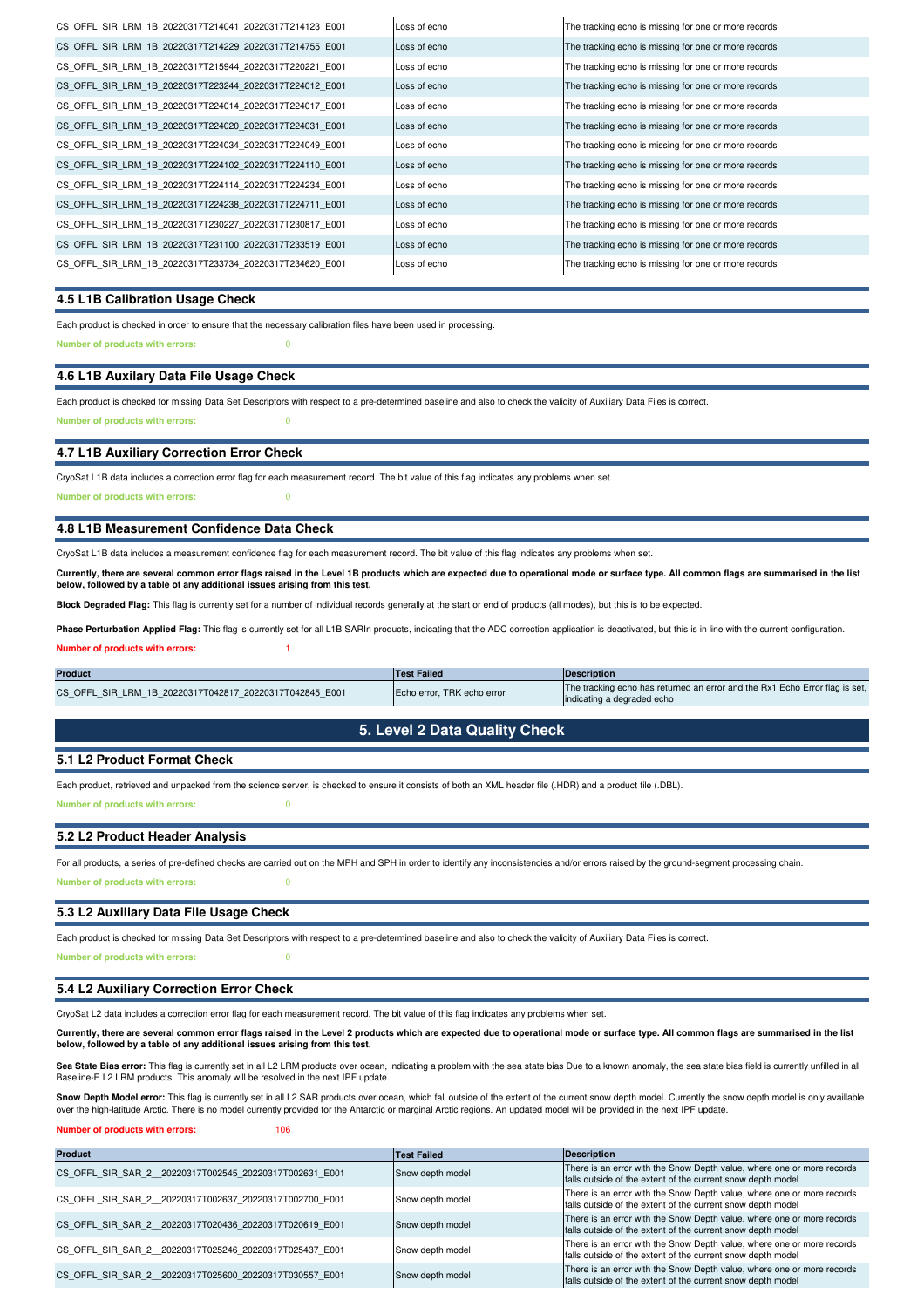CS\_OFFL\_SIR\_SAR\_2\_\_20220317T162050\_20220317T162122\_E001 Snow depth model There is an error with the Snow Depth value, where one or more records CS\_OFFL\_SIR\_SAR\_2\_20220317T144029\_20220317T144223\_E001 Snow depth model There is an error with the Snow Depth value, where one or more records CS\_OFFL\_SIR\_SAR\_2\_20220317T144740\_20220317T144752\_E001 Snow depth model There is an error with the Snow Depth value, where one or more records CS\_OFFL\_SIR\_SAR\_2\_20220317T150849\_20220317T151153\_E001 Snow depth model There is an error with the Snow Depth value, where one or more records CS\_OFFL\_SIR\_SAR\_2\_20220317T151828\_20220317T151838\_E001 Snow depth model There is an error with the Snow Depth value, where one or more records CS\_OFFL\_SIR\_SAR\_2\_20220317T152915\_20220317T153044\_E001 Snow depth model There is an error with the Snow Depth value, where one or more records CS\_OFFL\_SIR\_SAR\_2\_20220317T160634\_20220317T160729\_E001 Snow depth model There is an error with the Snow Depth value, where one or more records CS\_OFFL\_SIR\_SAR\_2\_\_20220317T105927\_20220317T105956\_E001 Snow depth model There is an error with the Snow Depth value, where one or more records CS\_OFFL\_SIR\_SAR\_2\_\_20220317T110708\_20220317T110913\_E001 Snow depth model There is an error with the Snow Depth value, where one or more records Snow depth model falls outside of the extent of the current snow depth model CS\_OFFL\_SIR\_SAR\_2\_\_20220317T113525\_20220317T113541\_E001 Snow depth model There is an error with the Snow Depth value, where one or more records CS\_OFFL\_SIR\_SAR\_2\_20220317T113552\_20220317T113719\_E001 Snow depth model There is an error with the Snow Depth value, where one or more records CS\_OFFL\_SIR\_SAR\_2\_20220317T121125\_20220317T121205\_E001 Snow depth model There is an error with the Snow Depth value, where one or more records CS\_OFFL\_SIR\_SAR\_2\_\_20220317T135017\_20220317T135110\_E001 Snow depth model There is an error with the Snow Depth value, where one or more records CS\_OFFL\_SIR\_SAR\_2\_\_20220317T092535\_20220317T093059\_E001 Snow depth model There is an error with the Snow Depth value, where one or more records CS\_OFFL\_SIR\_SAR\_2\_\_20220317T093111\_20220317T093112\_E001 Snow depth model There is an error with the Snow Depth value, where one or more records CS\_OFFL\_SIR\_SAR\_2\_\_20220317T093112\_20220317T093334\_E001 Snow depth model There is an error with the Snow Depth value, where one or more records CS\_OFFL\_SIR\_SAR\_2\_20220317T100323\_20220317T100502\_E001 Snow depth model There is an error with the Snow Depth value, where one or more records CS\_OFFL\_SIR\_SAR\_2\_20220317T101959\_20220317T102001\_E001 Snow depth model There is an error with the Snow Depth value, where one or more records CS\_OFFL\_SIR\_SAR\_2\_\_20220317T102652\_20220317T102658\_E001 Snow depth model There is an error with the Snow Depth value, where one or more records CS\_OFFL\_SIR\_SAR\_2\_20220317T081821\_20220317T082302\_E001 Snow depth model There is an error with the Snow Depth value, where one or more records CS\_OFFL\_SIR\_SAR\_2\_20220317T082533\_20220317T082647\_E001 Snow depth model There is an error with the Snow Depth value, where one or more records CS\_OFFL\_SIR\_SAR\_2\_\_20220317T084740\_20220317T084746\_E001 Snow depth model There is an error with the Snow Depth value, where one or more records CS\_OFFL\_SIR\_SAR\_2\_\_20220317T084752\_20220317T084758\_E001 Snow depth model There is an error with the Snow Depth value, where one or more records CS\_OFFL\_SIR\_SAR\_2\_20220317T085152\_20220317T085801\_E001 Snow depth model There is an error with the Snow Depth value, where one or more records CS\_OFFL\_SIR\_SAR\_2\_20220317T091119\_20220317T091333\_E001 Snow depth model There is an error with the Snow Depth value, where one or more records CS\_OFFL\_SIR\_SAR\_2\_\_20220317T043610\_20220317T044452\_E001 CS\_OFFL\_SIR\_SAR\_2\_\_20220317T044715\_20220317T044754\_E001 CS\_OFFL\_SIR\_SAR\_2\_\_20220317T044842\_20220317T044918\_E001 CS\_OFFL\_SIR\_SAR\_2\_\_20220317T045845\_20220317T050026\_E001 CS\_OFFL\_SIR\_SAR\_2\_\_20220317T052332\_20220317T052516\_E001 CS\_OFFL\_SIR\_SAR\_2\_\_20220317T071832\_20220317T071941\_E001 CS\_OFFL\_SIR\_SAR\_2\_\_20220317T053517\_20220317T053531\_E001 CS\_OFFL\_SIR\_SAR\_2\_\_20220317T060403\_20220317T060415\_E001 CS\_OFFL\_SIR\_SAR\_2\_\_20220317T060607\_20220317T060926\_E001 CS\_OFFL\_SIR\_SAR\_2\_\_20220317T062615\_20220317T062746\_E001 CS\_OFFL\_SIR\_SAR\_2\_\_20220317T070120\_20220317T070223\_E001 CS\_OFFL\_SIR\_SAR\_2\_\_20220317T070840\_20220317T070846\_E001 CS\_OFFL\_SIR\_SAR\_2\_\_20220317T070853\_20220317T070859\_E001 CS\_OFFL\_SIR\_SAR\_2\_\_20220317T071402\_20220317T071453\_E001 CS\_OFFL\_SIR\_SAR\_2\_\_20220317T042314\_20220317T042644\_E001 CS\_OFFL\_SIR\_SAR\_2\_\_20220317T052942\_20220317T052944\_E001 CS\_OFFL\_SIR\_SAR\_2\_\_20220317T060926\_20220317T061519\_E001 CS\_OFFL\_SIR\_SAR\_2\_\_20220317T075109\_20220317T075128\_E001 CS\_OFFL\_SIR\_SAR\_2\_\_20220317T080610\_20220317T080635\_E001 CS\_OFFL\_SIR\_SAR\_2\_\_20220317T080637\_20220317T080651\_E001 CS\_OFFL\_SIR\_SAR\_2\_\_20220317T080653\_20220317T081112\_E001 CS\_OFFL\_SIR\_SAR\_2\_\_20220317T034407\_20220317T034609\_E001 CS\_OFFL\_SIR\_SAR\_2\_\_20220317T035621\_20220317T035631\_E001 CS\_OFFL\_SIR\_SAR\_2\_\_20220317T040255\_20220317T040550\_E001 CS\_OFFL\_SIR\_SAR\_2\_\_20220317T042933\_20220317T043236\_E001

Snow depth model Snow depth model Snow depth model Snow depth model Snow depth model Snow depth model Snow depth model Snow depth model Snow depth model Snow depth model Snow depth model Snow depth model Snow depth model Snow depth model Snow depth model Snow depth model Snow depth model Snow depth model Snow depth model Snow depth model Snow depth model Snow depth model Snow depth model Snow depth model Snow depth model

falls outside of the extent of the current snow depth model falls outside of the extent of the current snow depth model alls outside of the extent of the current snow depth mode alls outside of the extent of the current snow depth model falls outside of the extent of the current snow depth model falls outside of the extent of the current snow depth model falls outside of the extent of the current snow depth model falls outside of the extent of the current snow depth model falls outside of the extent of the current snow depth model alls outside of the extent of the current snow depth model falls outside of the extent of the current snow depth model falls outside of the extent of the current snow depth mode falls outside of the extent of the current snow depth model falls outside of the extent of the current snow depth mode falls outside of the extent of the current snow depth mode falls outside of the extent of the current snow depth model falls outside of the extent of the current snow depth model falls outside of the extent of the current snow depth model falls outside of the extent of the current snow depth model falls outside of the extent of the current snow depth model falls outside of the extent of the current snow depth model falls outside of the extent of the current snow depth model falls outside of the extent of the current snow depth model falls outside of the extent of the current snow depth model There is an error with the Snow Depth value, where one or more records alls outside of the extent of the current snow depth mode There is an error with the Snow Depth value, where one or more records falls outside of the extent of the current snow depth mode There is an error with the Snow Depth value, where one or more records falls outside of the extent of the current snow depth model There is an error with the Snow Depth value, where one or more records falls outside of the extent of the current snow depth model There is an error with the Snow Depth value, where one or more records falls outside of the extent of the current snow depth model There is an error with the Snow Depth value, where one or mo falls outside of the extent of the current snow depth model There is an error with the Snow Depth value, where one or more records falls outside of the extent of the current snow depth model There is an error with the Snow Depth value, where one or more records falls outside of the extent of the current snow depth model There is an error with the Snow Depth value, where one or more records alls outside of the extent of the current snow depth model There is an error with the Snow Depth value, where one or more records alls outside of the extent of the current snow depth model There is an error with the Snow Depth value, where one or more records alls outside of the extent of the current snow depth mode There is an error with the Snow Depth value, where one or more records falls outside of the extent of the current snow depth model There is an error with the Snow Depth value, where one or more records alls outside of the extent of the current snow depth model There is an error with the Snow Depth value, where one or more records falls outside of the extent of the current snow depth mode There is an error with the Snow Depth value, where one or more records falls outside of the extent of the current snow depth model There is an error with the Snow Depth value, where one or more records falls outside of the extent of the current snow depth model There is an error with the Snow Depth value, where one or more records falls outside of the extent of the current snow depth model There is an error with the Snow Depth value, where one or more records alls outside of the extent of the current snow depth model There is an error with the Snow Depth value, where one or more records falls outside of the extent of the current snow depth model There is an error with the Snow Depth value, where one or more records falls outside of the extent of the current snow depth model There is an error with the Snow Depth value, where one or more records falls outside of the extent of the current snow depth model There is an error with the Snow Depth value, where one or more records falls outside of the extent of the current snow depth model There is an error with the Snow Depth value, where one or more records falls outside of the extent of the current snow depth mode There is an error with the Snow Depth value, where one or more records alls outside of the extent of the current snow depth model There is an error with the Snow Depth value, where one or more records falls outside of the extent of the current snow depth model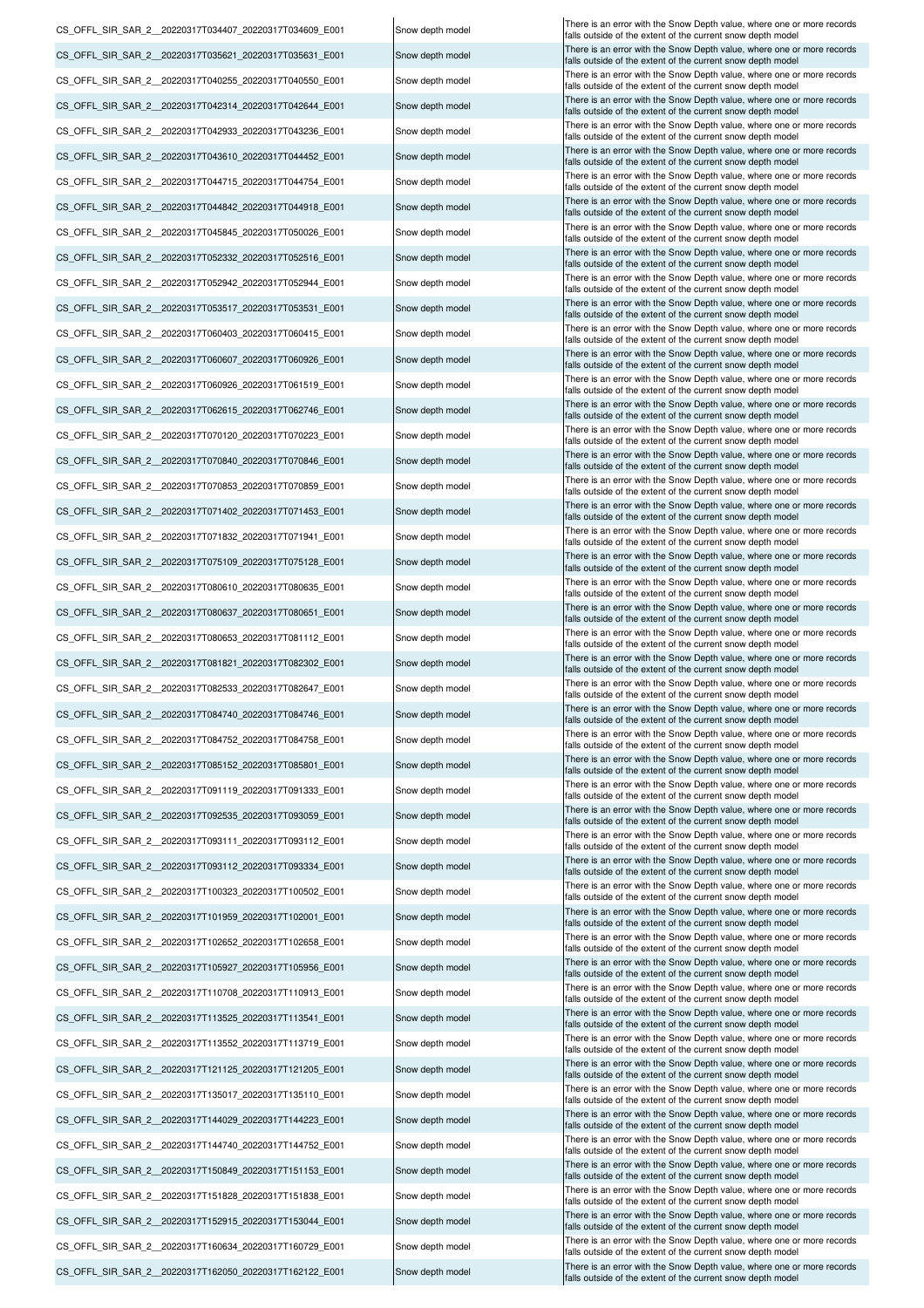CS\_OFFL\_SIR\_SAR\_2\_20220317T162932\_20220317T163102\_E001 Snow depth model There is an error with the Snow Depth value, where one or more records CS\_OFFL\_SIR\_SAR\_2\_20220317T164411\_20220317T164514\_E001 Snow depth model There is an error with the Snow Depth value, where one or more records CS\_OFFL\_SIR\_SAR\_2\_20220317T164516\_20220317T164706\_E001 Snow depth model There is an error with the Snow Depth value, where one or more records CS\_OFFL\_SIR\_SAR\_2\_20220317T165758\_20220317T165811\_E001 Snow depth model There is an error with the Snow Depth value, where one or more records CS\_OFFL\_SIR\_SAR\_2\_20220317T170756\_20220317T171012\_E001 Snow depth model There is an error with the Snow Depth value, where one or more records CS\_OFFL\_SIR\_SAR\_2\_\_20220317T173306\_20220317T173551\_E001 Snow depth model There is an error with the Snow Depth value, where one or more records CS\_OFFL\_SIR\_SAR\_2\_20220317T174520\_20220317T174624\_E001 Snow depth model There is an error with the Snow Depth value, where one or more records CS\_OFFL\_SIR\_SAR\_2\_20220317T174625\_20220317T174645\_E001 Snow depth model There is an error with the Snow Depth value, where one or more records CS\_OFFL\_SIR\_SAR\_2\_\_20220317T175446\_20220317T175703\_E001 Snow depth model CS\_OFFL\_SIR\_SAR\_2\_20220317T175747\_20220317T175833\_E001 Snow depth model There is an error with the Snow Depth value, where one or more records CS\_OFFL\_SIR\_SAR\_2\_20220317T201132\_20220317T201833\_E001 Snow depth model There is an error with the Snow Depth value, where one or more records CS\_OFFL\_SIR\_SAR\_2\_\_20220317T180123\_20220317T180516\_E001 Snow depth model There is an error with the Snow Depth value, where one or more records CS\_OFFL\_SIR\_SAR\_2\_20220317T180522\_20220317T180642\_E001 Snow depth model There is an error with the Snow Depth value, where one or more records CS\_OFFL\_SIR\_SAR\_2\_20220317T180822\_20220317T180853\_E001 Snow depth model There is an error with the Snow Depth value, where one or more records CS\_OFFL\_SIR\_SAR\_2\_\_20220317T182200\_20220317T182347\_E001 Snow depth model There is an error with the Snow Depth value, where one or more records CS\_OFFL\_SIR\_SAR\_2\_\_20220317T183706\_20220317T183805\_E001 Snow depth model There is an error with the Snow Depth value, where one or more records CS\_OFFL\_SIR\_SAR\_2\_20220317T184740\_20220317T184745\_E001 Snow depth model There is an error with the Snow Depth value, where one or more records CS\_OFFL\_SIR\_SAR\_2\_\_20220317T184855\_20220317T184953\_E001 Snow depth model There is an error with the Snow Depth value, where one or more records CS\_OFFL\_SIR\_SAR\_2\_20220317T192034\_20220317T192143\_E001 Snow depth model There is an error with the Snow Depth value, where one or more records CS\_OFFL\_SIR\_SAR\_2\_20220317T192153\_20220317T192502\_E001 Snow depth model There is an error with the Snow Depth value, where one or more records CS\_OFFL\_SIR\_SAR\_2\_\_20220317T192504\_20220317T192513\_E001 Snow depth model There is an error with the Snow Depth value, where one or more records CS\_OFFL\_SIR\_SAR\_2\_20220317T193843\_20220317T193929\_E001 Snow depth model There is an error with the Snow Depth value, where one or more records CS\_OFFL\_SIR\_SAR\_2\_20220317T194700\_20220317T194719\_E001 Snow depth model There is an error with the Snow Depth value, where one or more records CS\_OFFL\_SIR\_SAR\_2\_20220317T202928\_20220317T202933\_E001 Snow depth model There is an error with the Snow Depth value, where one or more records CS\_OFFL\_SIR\_SAR\_2\_20220317T203338\_20220317T203427\_E001 Snow depth model There is an error with the Snow Depth value, where one or more records CS\_OFFL\_SIR\_SAR\_2\_20220317T205646\_20220317T205828\_E001 Snow depth model There is an error with the Snow Depth value, where one or more records CS\_OFFL\_SIR\_SAR\_2\_\_20220317T212210\_20220317T212408\_E001 Snow depth model There is an error with the Snow Depth value, where one or more records CS\_OFFL\_SIR\_SAR\_2\_\_20220317T213610\_20220317T213823\_E001 Snow depth model There is an error with the Snow Depth value, where one or more records CS\_OFFL\_SIR\_SAR\_2\_\_20220317T223018\_20220317T223153\_E001 Snow depth model There is an error with the Snow Depth value, where one or more records CS\_OFFL\_SIR\_SAR\_2\_20220317T214755\_20220317T215158\_E001 Snow depth model There is an error with the Snow Depth value, where one or more records CS\_OFFL\_SIR\_SAR\_2\_20220317T220849\_20220317T220851\_E001 Snow depth model There is an error with the Snow Depth value, where one or more records CS\_OFFL\_SIR\_SAR\_2\_\_20220317T222355\_20220317T222534\_E001 Snow depth model CS\_OFFL\_SIR\_SAR\_2\_\_20220317T222818\_20220317T223016\_E001 Snow depth model CS\_OFFL\_SIR\_SAR\_2\_20220317T223153\_20220317T223244\_E001 Snow depth model There is an error with the Snow Depth value, where one or more records CS\_OFFL\_SIR\_SAR\_2\_\_20220317T225529\_20220317T225622\_E001 Snow depth model There is an error with the Snow Depth value, where one or more records CS\_OFFL\_SIR\_SAR\_2\_\_20220317T225851\_20220317T225928\_E001 Snow depth model There is an error with the Snow Depth value, where one or more records CS\_OFFL\_SIR\_SAR\_2\_\_20220317T230009\_20220317T230104\_E001 Snow depth model There is an error with the Snow Depth value, where one or more records CS\_OFFL\_SIR\_SAR\_2\_\_20220317T230817\_20220317T230937\_E001 Snow depth model CS\_OFFL\_SIR\_SAR\_2\_20220317T224050\_20220317T224102\_E001 Snow depth model There is an error with the Snow Depth value, where one or more records CS\_OFFL\_SIR\_SAR\_2\_\_20220317T233520\_20220317T233555\_E001 Snow depth model There is an error with the Snow Depth value, where one or more records CS\_OFFL\_SIR\_SIN\_2\_\_20220317T102830\_20220317T103523\_E001 Mean Sea Surface model There is an error with the Mean Sea Surface for one or more records CS\_OFFL\_SIR\_SAR\_2\_20220317T234819\_20220317T234821\_E001 Snow depth model There is an error with the Snow Depth value, where one or more records CS\_OFFL\_SIR\_SIN\_2\_\_20220317T034609\_20220317T034936\_E001 Mean Sea Surface model There is an error with the Mean Sea Surface for one or more records CS\_OFFL\_SIR\_SIN\_2 \_20220317T052517\_20220317T052837\_E001 Mean Sea Surface model There is an error with the Mean Sea Surface for one or more records CS\_OFFL\_SIR\_SIN\_2\_20220317T084953\_20220317T085151\_E001 Mean Sea Surface model CS\_OFFL\_SIR\_SIN\_2\_20220317T170452\_20220317T170755\_E001 Mean Sea Surface model There is an error with the Mean Sea Surface for one or more records CS\_OFFL\_SIR\_SIN\_2 \_20220317T184354\_20220317T184739\_E001 Mean Sea Surface model There is an error with the Mean Sea Surface for one or more records CS\_OFFL\_SIR\_SIN\_2\_\_20220317T201833\_20220317T202107\_E001 Mean Sea Surface model There is an error with the Mean Sea Surface for one or more records CS\_OFFL\_SIR\_SIN\_2\_\_20220317T183806\_20220317T184113\_E001 Mean Sea Surface model There is an error with the Mean Sea Surface for one or more records

CS\_OFFL\_SIR\_SAR\_2\_20220317T162246\_20220317T162355\_E001 |Snow depth model |Snow Depth value, the Snow Depth value, where one or more records alls outside of the extent of the current snow depth mode alls outside of the extent of the current snow depth model alls outside of the extent of the current snow depth model falls outside of the extent of the current snow depth model falls outside of the extent of the current snow depth model falls outside of the extent of the current snow depth model falls outside of the extent of the current snow depth model falls outside of the extent of the current snow depth model falls outside of the extent of the current snow depth model<br>There is an error with the Snow Depth value, where one or more records falls outside of the extent of the current snow depth model falls outside of the extent of the current snow depth mode alls outside of the extent of the current snow depth model falls outside of the extent of the current snow depth model falls outside of the extent of the current snow depth model falls outside of the extent of the current snow depth model falls outside of the extent of the current snow depth model falls outside of the extent of the current snow depth model falls outside of the extent of the current snow depth model falls outside of the extent of the current snow depth model alls outside of the extent of the current snow depth model falls outside of the extent of the current snow depth model falls outside of the extent of the current snow depth model falls outside of the extent of the current snow depth model alls outside of the extent of the current snow depth model alls outside of the extent of the current snow depth model falls outside of the extent of the current snow depth model falls outside of the extent of the current snow depth model falls outside of the extent of the current snow depth model falls outside of the extent of the current snow depth model There is an error with the Snow Depth value, where one or more records falls outside of the extent of the current snow depth mode falls outside of the extent of the current snow depth model falls outside of the extent of the current snow depth model falls outside of the extent of the current snow depth model<br>There is an error with the Snow Depth value, where one or more records falls outside of the extent of the current snow depth model falls outside of the extent of the current snow depth model falls outside of the extent of the current snow depth model falls outside of the extent of the current snow depth model much of the extent of the current snow depth model<br>falls outside of the extent of the current snow depth model<br>There is an error with the Snow Depth value, where one or more records falls outside of the extent of the current snow depth model falls outside of the extent of the current snow depth model alls outside of the extent of the current snow depth model There is an error with the Mean Sea Surface for one or more records falls outside of the extent of the current snow depth model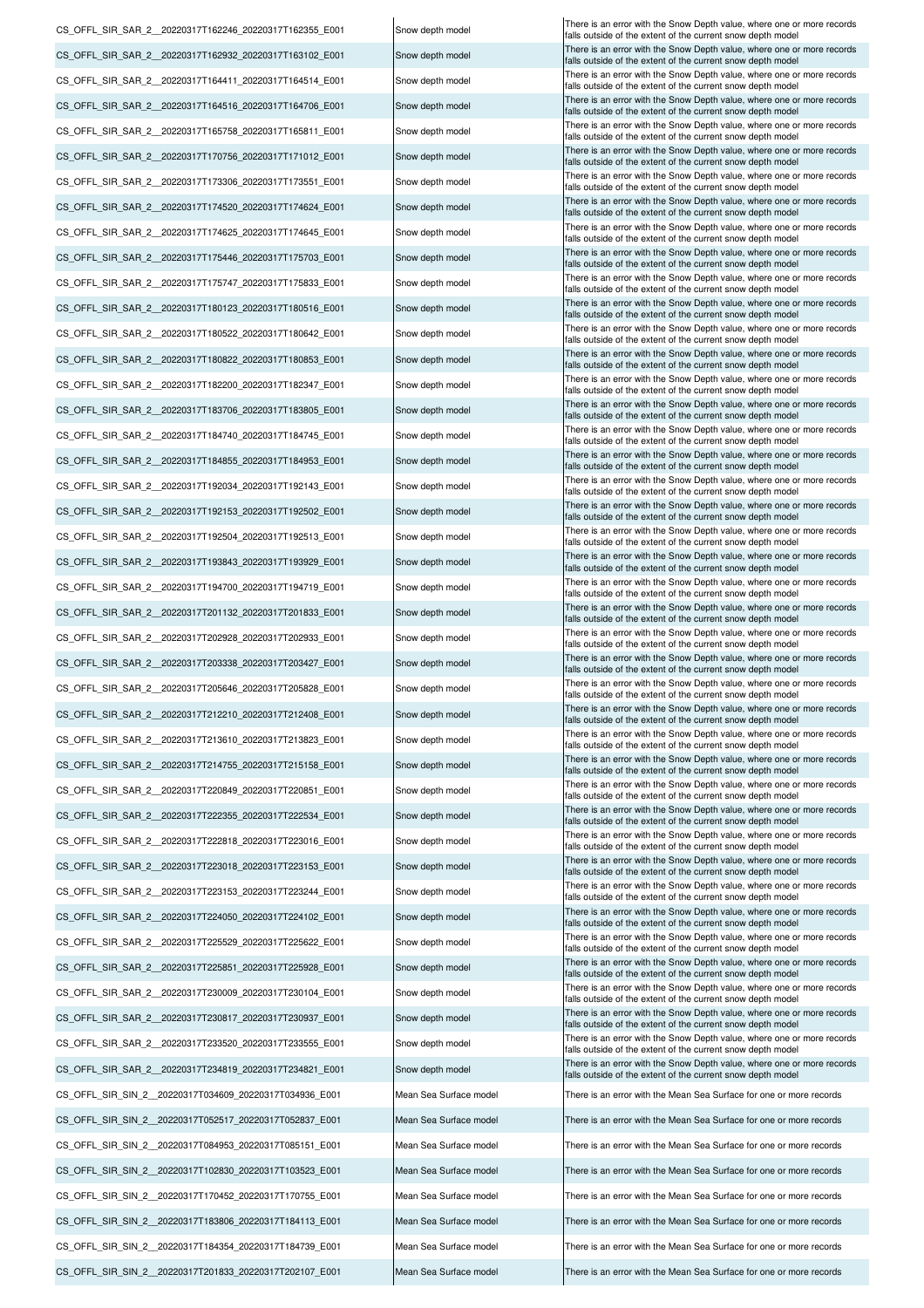## **5.5 L2 Measurement Quality Flag Check**

CryoSat L2 data includes a quality flag for each 20-Hz measurement record. The bit value of this flag indicates any problems when set.

**Currently, there are several common error flags raised in the Level 2 products which are expected due to operational mode or surface type. All common flags are summarised in the list below, followed by a table of any additional issues arising from this test.**

Height and Backscatter errors: These flags are currently set for products over land, but this is to be expected. Retracker 1 Height and Backscatter error flags are also set for products over sea-ice, but this is to be expected.

SSHA interpolation error: This flag is currently set for a number of SAR products occurring at surface type boundaries, but this is to be expected.

**Freeboard error:** This flag is correctly set in all L2 SAR products that are not discriminated as sea-ice, and for which freeboard cannot be calculated.

Peakiness error: This flag is currently set for products over sea-ice, but this is to be expected.

SARIn X-Track Angle Error: This flag is set when the difference between the computed surface elevation and the DEM is >50 m. The DEM is only available over Greenland and Antarctica and as a result this flag is set for L2 SARIn products in all other locations as expected.

#### **Number of products with errors:** 232

| <b>Product</b>                                         | <b>Test Failed</b>                                                                                                                       | <b>Description</b>                                                                                                                                                       |
|--------------------------------------------------------|------------------------------------------------------------------------------------------------------------------------------------------|--------------------------------------------------------------------------------------------------------------------------------------------------------------------------|
| CS_OFFL_SIR_LRM_2_20220316T235833_20220317T002545_E001 | Height Error (Retracker 2), Backscatter<br>Error (Retracker 2)                                                                           | There is a height and backscatter error for Retracker 2 for one or more<br>records                                                                                       |
| CS OFFL SIR LRM 2 20220317T003852 20220317T010253 E001 | Height Error (Retracker 2), Backscatter<br>Error (Retracker 2)                                                                           | There is a height and backscatter error for Retracker 2 for one or more<br>records                                                                                       |
| CS OFFL SIR LRM 2 20220317T013739 20220317T020435 E001 | Height Error (Retracker 2), Backscatter<br>Error (Retracker 2)                                                                           | There is a height and backscatter error for Retracker 2 for one or more<br>records                                                                                       |
| CS OFFL SIR LRM 2 20220317T021752 20220317T024611 E001 | Height Error (Retracker 2), Height Error<br>(Retracker 3), Backscatter Error<br>(Retracker 2)                                            | There is a height and backscatter error for Retracker 2 and a height error<br>for Retracker 3 for one or more records                                                    |
| CS OFFL SIR LRM 2 20220317T025438 20220317T025600 E001 | Height Error (Retracker 2), Height Error<br>(Retracker 3), Backscatter Error<br>(Retracker 2)                                            | There is a height and backscatter error for Retracker 2 and a height error<br>for Retracker 3 for one or more records                                                    |
| CS OFFL SIR LRM 2 20220317T030949 20220317T034407 E001 | Height Error (Retracker 2), Backscatter<br>Error (Retracker 2)                                                                           | There is a height and backscatter error for Retracker 2 for one or more<br>records                                                                                       |
| CS OFFL SIR LRM 2 20220317T040550 20220317T041512 E001 | Height Error (Retracker 2), Backscatter<br>Error (Retracker 2)                                                                           | There is a height and backscatter error for Retracker 2 for one or more<br>records                                                                                       |
| CS OFFL SIR LRM 2 20220317T042644 20220317T042804 E001 | Height Error (Retracker 2), Backscatter<br>Error (Retracker 2)                                                                           | There is a height and backscatter error for Retracker 2 for one or more<br>records                                                                                       |
| CS OFFL SIR LRM 2 20220317T043334 20220317T043337 E001 | Height Error (Retracker 2), Height Error<br>(Retracker 3), Backscatter Error<br>(Retracker 2), Surface model unavailable                 | There is a height and backscatter error for Retracker 2, a height error for<br>Retracker 3 and no DEM or Slope Model was used for the location of one<br>or more records |
| CS OFFL SIR LRM 2 20220317T043353 20220317T043610 E001 | Height Error (Retracker 2), Backscatter<br>Error (Retracker 2)                                                                           | There is a height and backscatter error for Retracker 2 for one or more<br>records                                                                                       |
| CS OFFL SIR LRM 2 20220317T044918 20220317T045845 E001 | Height Error (Retracker 2), Height Error<br>(Retracker 3), Backscatter Error<br>(Retracker 2)                                            | There is a height and backscatter error for Retracker 2 and a height error<br>for Retracker 3 for one or more records                                                    |
| CS OFFL SIR LRM 2 20220317T050026 20220317T052332 E001 | Height Error (Retracker 2), Backscatter<br>Error (Retracker 2)                                                                           | There is a height and backscatter error for Retracker 2 for one or more<br>records                                                                                       |
| CS OFFL SIR LRM 2 20220317T053531 20220317T055532 E001 | Height Error (Retracker 2), Backscatter<br>Error (Retracker 2)                                                                           | There is a height and backscatter error for Retracker 2 for one or more<br>records                                                                                       |
| CS OFFL SIR LRM 2 20220317T060415 20220317T060606 E001 | Height Error (Retracker 2), Height Error<br>(Retracker 3), Backscatter Error<br>(Retracker 2)                                            | There is a height and backscatter error for Retracker 2 and a height error<br>for Retracker 3 for one or more records                                                    |
| CS OFFL SIR LRM 2 20220317T062516 20220317T062615 E001 | Surface Model Unavailable                                                                                                                | No DEM or Slope Model was used for the location of one or more records                                                                                                   |
| CS OFFL SIR LRM 2 20220317T062747 20220317T070120 E001 | Height Error (Retracker 2), Height Error<br>(Retracker 3), Backscatter Error<br>(Retracker 2)                                            | There is a height and backscatter error for Retracker 2 and a height error<br>for Retracker 3 for one or more records                                                    |
| CS OFFL SIR LRM 2 20220317T071942 20220317T075108 E001 | Height Error (Retracker 2), Height Error<br>(Retracker 3), Backscatter Error<br>(Retracker 2)                                            | There is a height and backscatter error for Retracker 2 and a height error<br>for Retracker 3 for one or more records                                                    |
| CS OFFL SIR LRM 2 20220317T081112 20220317T081821 E001 | Height Error (Retracker 2), Backscatter<br>Error (Retracker 2)                                                                           | There is a height and backscatter error for Retracker 2 for one or more<br>records                                                                                       |
| CS OFFL SIR LRM 2 20220317T082303 20220317T082437 E001 | Height Error (Retracker 2), Backscatter<br>Error (Retracker 2)                                                                           | There is a height and backscatter error for Retracker 2 for one or more<br>records                                                                                       |
| CS OFFL SIR LRM 2 20220317T082439 20220317T082532 E001 | Height Error (Retracker 2), Backscatter<br>Error (Retracker 2)                                                                           | There is a height and backscatter error for Retracker 2 for one or more<br>records                                                                                       |
| CS OFFL SIR LRM 2 20220317T082647 20220317T084045 E001 | Height Error (Retracker 2), Backscatter<br>Error (Retracker 2)                                                                           | There is a height and backscatter error for Retracker 2 for one or more<br>records                                                                                       |
| CS OFFL SIR LRM 2 20220317T085802 20220317T091119 E001 | Height Error (Retracker 2), Backscatter<br>Error (Retracker 2)                                                                           | There is a height and backscatter error for Retracker 2 for one or more<br>records                                                                                       |
| CS OFFL SIR LRM 2 20220317T091333 20220317T092535 E001 | Height Error (Retracker 2), Backscatter<br>Error (Retracker 2)                                                                           | There is a height and backscatter error for Retracker 2 for one or more<br>records                                                                                       |
| CS_OFFL_SIR_LRM_2_20220317T095300_20220317T100157_E001 | Height Error (Retracker 2), Height Error<br>(Retracker 3), Backscatter Error<br>(Retracker 2), Surface model unavailable or more records | There is a height and backscatter error for Retracker 2, a height error for<br>Retracker 3 and no DEM or Slope Model was used for the location of one                    |
| CS OFFL SIR LRM 2 20220317T100503 20220317T101958 E001 | Height Error (Retracker 2), Height Error<br>(Retracker 3), Backscatter Error<br>(Retracker 2)                                            | There is a height and backscatter error for Retracker 2 and a height error<br>for Retracker 3 for one or more records                                                    |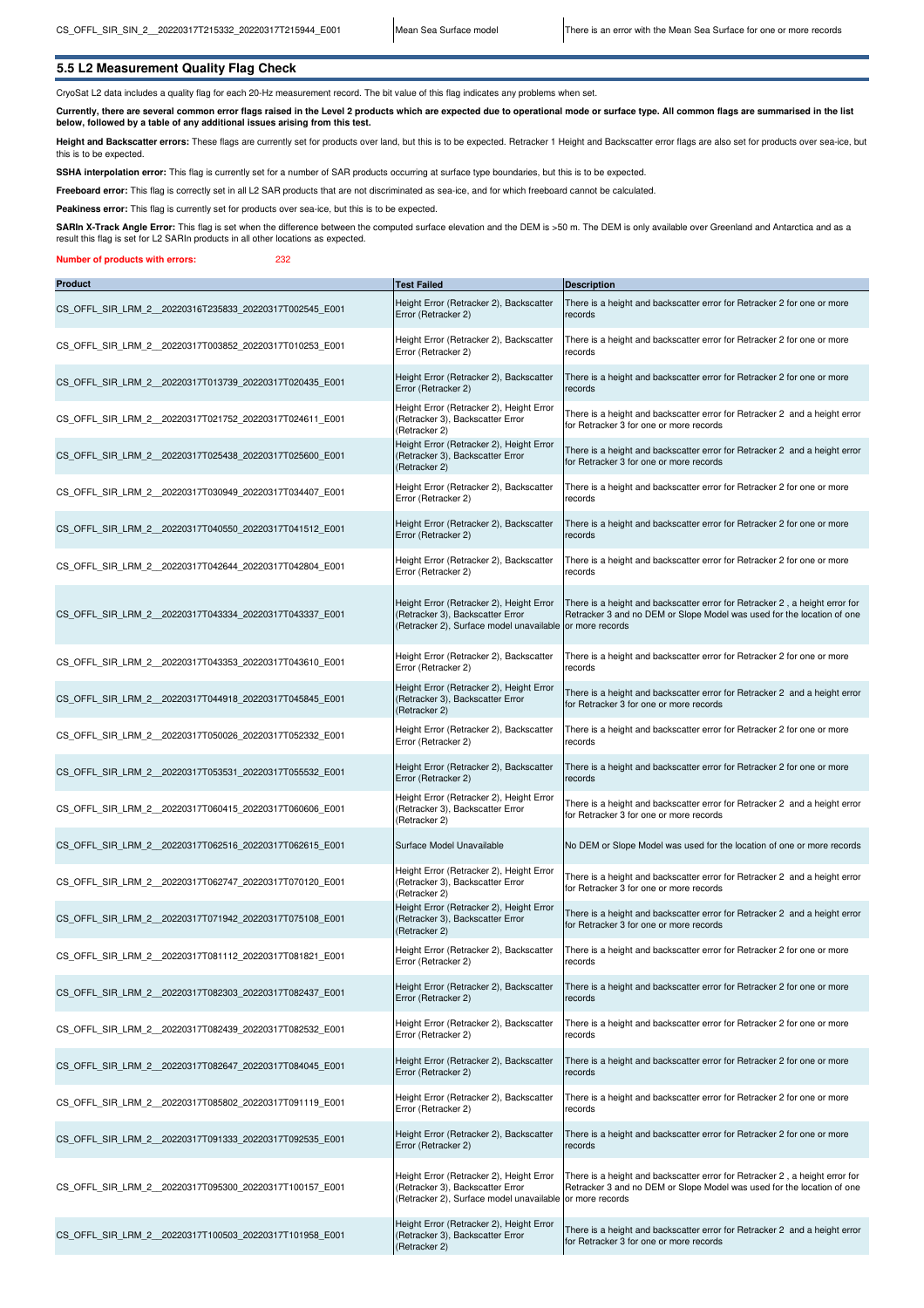| CS OFFL SIR LRM 2 20220317T103739 20220317T103921 E001 | Height Error (Retracker 2), Backscatter<br>Error (Retracker 2)                                                           | There is a height and backscatter error for Retracker 2 for one or more<br>records                                                                                       |
|--------------------------------------------------------|--------------------------------------------------------------------------------------------------------------------------|--------------------------------------------------------------------------------------------------------------------------------------------------------------------------|
| CS OFFL SIR LRM 2 20220317T104157 20220317T104745 E001 | Height Error (Retracker 2), Height Error<br>(Retracker 3), Backscatter Error<br>(Retracker 2)                            | There is a height and backscatter error for Retracker 2 and a height error<br>for Retracker 3 for one or more records                                                    |
| CS OFFL SIR LRM 2 20220317T105241 20220317T105713 E001 | Height Error (Retracker 2), Height Error<br>(Retracker 3), Backscatter Error<br>(Retracker 2)                            | There is a height and backscatter error for Retracker 2 and a height error<br>for Retracker 3 for one or more records                                                    |
| CS OFFL SIR LRM 2 20220317T105836 20220317T105927 E001 | Height Error (Retracker 2), Backscatter<br>Error (Retracker 2)                                                           | There is a height and backscatter error for Retracker 2 for one or more<br>records                                                                                       |
| CS OFFL SIR LRM 2 20220317T105956 20220317T110545 E001 | Height Error (Retracker 2), Backscatter<br>Error (Retracker 2)                                                           | There is a height and backscatter error for Retracker 2 for one or more<br>records                                                                                       |
| CS OFFL SIR LRM 2 20220317T113719 20220317T115908 E001 | Height Error (Retracker 2), Backscatter<br>Error (Retracker 2)                                                           | There is a height and backscatter error for Retracker 2 for one or more<br>records                                                                                       |
| CS OFFL SIR LRM 2 20220317T121206 20220317T123641 E001 | Height Error (Retracker 2), Backscatter<br>Error (Retracker 2)                                                           | There is a height and backscatter error for Retracker 2 for one or more<br>records                                                                                       |
| CS OFFL SIR LRM 2 20220317T131306 20220317T133840 E001 | Height Error (Retracker 2), Backscatter<br>Error (Retracker 2)                                                           | There is a height and backscatter error for Retracker 2 for one or more<br>records                                                                                       |
| CS OFFL SIR LRM 2 20220317T135111 20220317T142507 E001 | Height Error (Retracker 2), Backscatter<br>Error (Retracker 2)                                                           | There is a height and backscatter error for Retracker 2 for one or more<br>records                                                                                       |
| CS_OFFL_SIR_LRM_2_20220317T144937_20220317T145656_E001 | Height Error (Retracker 2), Backscatter<br>Error (Retracker 2)                                                           | There is a height and backscatter error for Retracker 2 for one or more<br>records                                                                                       |
| CS OFFL SIR LRM 2 20220317T145658 20220317T150849 E001 | Height Error (Retracker 2), Backscatter<br>Error (Retracker 2)                                                           | There is a height and backscatter error for Retracker 2 for one or more<br>records                                                                                       |
| CS OFFL SIR LRM 2 20220317T153044 20220317T160514 E001 | Height Error (Retracker 2), Backscatter<br>Error (Retracker 2)                                                           | There is a height and backscatter error for Retracker 2 for one or more<br>records                                                                                       |
| CS_OFFL_SIR_LRM_2_20220317T164706_20220317T165758_E001 | Height Error (Retracker 2), Backscatter<br>Error (Retracker 2)                                                           | There is a height and backscatter error for Retracker 2 for one or more<br>records                                                                                       |
| CS OFFL SIR LRM 2 20220317T171012 20220317T173305 E001 | Height Error (Retracker 2), Height Error<br>(Retracker 3), Backscatter Error<br>(Retracker 2)                            | There is a height and backscatter error for Retracker 2 and a height error<br>for Retracker 3 for one or more records                                                    |
| CS OFFL SIR LRM 2 20220317T173551 20220317T174520 E001 | Height Error (Retracker 2), Backscatter<br>Error (Retracker 2)                                                           | There is a height and backscatter error for Retracker 2 for one or more<br>records                                                                                       |
| CS OFFL SIR LRM 2 20220317T174645 20220317T174730 E001 | Height Error (Retracker 2), Height Error<br>(Retracker 3), Backscatter Error<br>(Retracker 2), Surface model unavailable | There is a height and backscatter error for Retracker 2, a height error for<br>Retracker 3 and no DEM or Slope Model was used for the location of one<br>or more records |
| CS OFFL SIR LRM 2 20220317T180516 20220317T180521 E001 | Height Error (Retracker 2), Backscatter<br>Error (Retracker 2)                                                           | There is a height and backscatter error for Retracker 2 for one or more<br>records                                                                                       |
| CS OFFL SIR LRM 2 20220317T180642 20220317T180822 E001 | Height Error (Retracker 2), Backscatter<br>Error (Retracker 2)                                                           | There is a height and backscatter error for Retracker 2 for one or more<br>records                                                                                       |
| CS OFFL SIR LRM 2 20220317T180854 20220317T180946 E001 | Height Error (Retracker 2), Backscatter<br>Error (Retracker 2)                                                           | There is a height and backscatter error for Retracker 2 for one or more<br>records                                                                                       |
| CS OFFL SIR LRM 2 20220317T181558 20220317T182200 E001 | Height Error (Retracker 2), Backscatter<br>Error (Retracker 2)                                                           | There is a height and backscatter error for Retracker 2 for one or more<br>records                                                                                       |
| CS OFFL SIR LRM 2 20220317T182347 20220317T183705 E001 | Height Error (Retracker 2), Backscatter<br>Error (Retracker 2)                                                           | There is a height and backscatter error for Retracker 2 for one or more<br>records                                                                                       |
| CS OFFL SIR LRM 2 20220317T184953 20220317T192034 E001 | Height Error (Retracker 2), Backscatter<br>Error (Retracker 2)                                                           | There is a height and backscatter error for Retracker 2 for one or more<br>records                                                                                       |
| CS OFFL SIR LRM 2 20220317T194719 20220317T201131 E001 | Height Error (Retracker 2), Backscatter<br>Error (Retracker 2)                                                           | There is a height and backscatter error for Retracker 2 for one or more<br>records                                                                                       |
| CS OFFL SIR LRM 2 20220317T203428 20220317T203831 E001 | Height Error (Retracker 2), Height Error<br>(Retracker 3), Backscatter Error<br>(Retracker 2)                            | There is a height and backscatter error for Retracker 2 and a height error<br>for Retracker 3 for one or more records                                                    |
| CS OFFL SIR LRM 2 20220317T203834 20220317T205646 E001 | Height Error (Retracker 2), Backscatter<br>Error (Retracker 2)                                                           | There is a height and backscatter error for Retracker 2 for one or more<br>records                                                                                       |
| CS OFFL SIR LRM 2 20220317T212408 20220317T213610 E001 | Height Error (Retracker 2), Backscatter<br>Error (Retracker 2)                                                           | There is a height and backscatter error for Retracker 2 for one or more<br>records                                                                                       |
| CS OFFL SIR LRM 2 20220317T214229 20220317T214755 E001 | Height Error (Retracker 2), Height Error<br>(Retracker 3), Backscatter Error<br>(Retracker 2)                            | There is a height and backscatter error for Retracker 2 and a height error<br>for Retracker 3 for one or more records                                                    |
| CS OFFL SIR LRM 2 20220317T215158 20220317T215331 E001 | Height Error (Retracker 2), Backscatter<br>Error (Retracker 2)                                                           | There is a height and backscatter error for Retracker 2 for one or more<br>records                                                                                       |
| CS OFFL SIR LRM 2 20220317T220851 20220317T222355 E001 | Height Error (Retracker 2), Backscatter<br>Error (Retracker 2)                                                           | There is a height and backscatter error for Retracker 2 for one or more<br>records                                                                                       |
| CS OFFL SIR LRM 2 20220317T222534 20220317T222817 E001 | Height Error (Retracker 2), Backscatter<br>Error (Retracker 2)                                                           | There is a height and backscatter error for Retracker 2 for one or more<br>records                                                                                       |
| CS OFFL SIR LRM 2 20220317T224034 20220317T224049 E001 | Surface Model Unavailable                                                                                                | No DEM or Slope Model was used for the location of one or more records                                                                                                   |
| CS OFFL SIR LRM 2 20220317T230227 20220317T230817 E001 | Height Error (Retracker 2), Backscatter<br>Error (Retracker 2)                                                           | There is a height and backscatter error for Retracker 2 for one or more<br>records                                                                                       |
| CS OFFL SIR LRM 2 20220317T231100 20220317T233519 E001 | Height Error (Retracker 2), Backscatter<br>Error (Retracker 2)                                                           | There is a height and backscatter error for Retracker 2 for one or more<br>records                                                                                       |
| CS OFFL SIR LRM 2 20220317T234821 20220318T001235 E001 | Height Error (Retracker 2), Backscatter<br>Error (Retracker 2)                                                           | There is a height and backscatter error for Retracker 2 for one or more<br>records                                                                                       |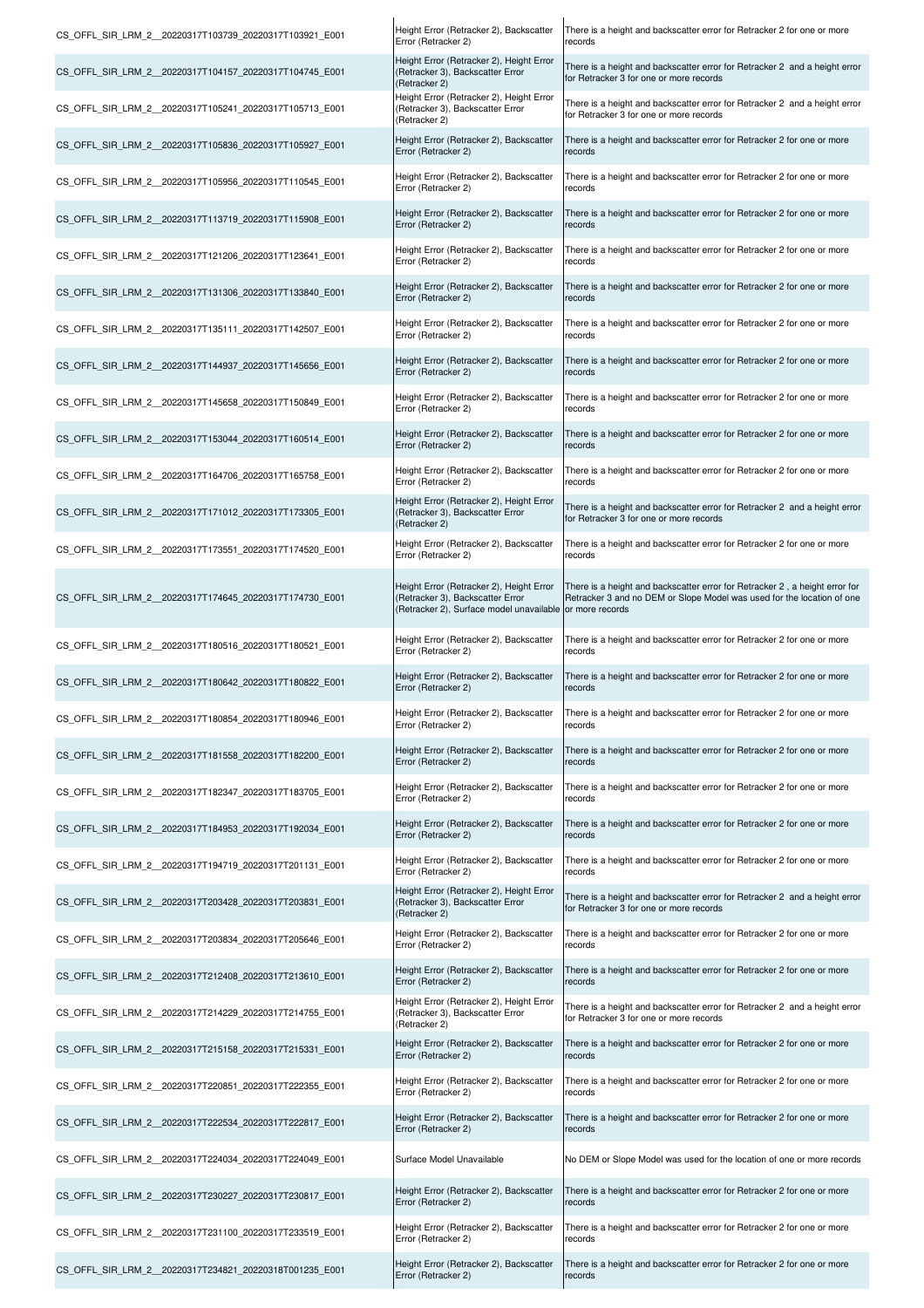| CS_OFFL_SIR_SAR_2_20220317T002545_20220317T002631_E001 | Backscatter Error (Retracker 2),<br>Backscatter Error (Retracker 3) | There is a backscatter error for Retracker 2 and 3 for one or more records |
|--------------------------------------------------------|---------------------------------------------------------------------|----------------------------------------------------------------------------|
| CS OFFL SIR SAR 2 20220317T002637 20220317T002700 E001 | Backscatter Error (Retracker 2),<br>Backscatter Error (Retracker 3) | There is a backscatter error for Retracker 2 and 3 for one or more records |
| CS OFFL SIR SAR 2 20220317T011437 20220317T011704 E001 | Backscatter Error (Retracker 2),<br>Backscatter Error (Retracker 3) | There is a backscatter error for Retracker 2 and 3 for one or more records |
| CS_OFFL_SIR_SAR_2_20220317T011732_20220317T011833_E001 | Backscatter Error (Retracker 2),<br>Backscatter Error (Retracker 3) | There is a backscatter error for Retracker 2 and 3 for one or more records |
| CS OFFL SIR SAR 2 20220317T011858 20220317T012357 E001 | Backscatter Error (Retracker 2),<br>Backscatter Error (Retracker 3) | There is a backscatter error for Retracker 2 and 3 for one or more records |
| CS OFFL SIR SAR 2 20220317T020436 20220317T020619 E001 | Backscatter Error (Retracker 2),<br>Backscatter Error (Retracker 3) | There is a backscatter error for Retracker 2 and 3 for one or more records |
| CS OFFL SIR SAR 2 20220317T025246 20220317T025437 E001 | Backscatter Error (Retracker 2),<br>Backscatter Error (Retracker 3) | There is a backscatter error for Retracker 2 and 3 for one or more records |
| CS_OFFL_SIR_SAR_2_20220317T025600_20220317T030557_E001 | Backscatter Error (Retracker 2),<br>Backscatter Error (Retracker 3) | There is a backscatter error for Retracker 2 and 3 for one or more records |
| CS OFFL SIR SAR 2 20220317T034407 20220317T034609 E001 | Backscatter Error (Retracker 2),<br>Backscatter Error (Retracker 3) | There is a backscatter error for Retracker 2 and 3 for one or more records |
| CS OFFL SIR SAR 2 20220317T035621 20220317T035631 E001 | Backscatter Error (Retracker 2),<br>Backscatter Error (Retracker 3) | There is a backscatter error for Retracker 2 and 3 for one or more records |
| CS OFFL SIR SAR 2 20220317T040255 20220317T040550 E001 | Backscatter Error (Retracker 2),<br>Backscatter Error (Retracker 3) | There is a backscatter error for Retracker 2 and 3 for one or more records |
| CS_OFFL_SIR_SAR_2_20220317T042314_20220317T042644_E001 | Backscatter Error (Retracker 2),<br>Backscatter Error (Retracker 3) | There is a backscatter error for Retracker 2 and 3 for one or more records |
| CS_OFFL_SIR_SAR_2_20220317T042933_20220317T043236_E001 | Backscatter Error (Retracker 2),<br>Backscatter Error (Retracker 3) | There is a backscatter error for Retracker 2 and 3 for one or more records |
| CS OFFL SIR SAR 2 20220317T043610 20220317T044452 E001 | Backscatter Error (Retracker 2),<br>Backscatter Error (Retracker 3) | There is a backscatter error for Retracker 2 and 3 for one or more records |
| CS OFFL SIR SAR 2 20220317T044842 20220317T044918 E001 | Backscatter Error (Retracker 2),<br>Backscatter Error (Retracker 3) | There is a backscatter error for Retracker 2 and 3 for one or more records |
| CS OFFL SIR SAR 2 20220317T045845 20220317T050026 E001 | Backscatter Error (Retracker 2),<br>Backscatter Error (Retracker 3) | There is a backscatter error for Retracker 2 and 3 for one or more records |
| CS OFFL SIR SAR 2 20220317T052332 20220317T052516 E001 | Backscatter Error (Retracker 2),<br>Backscatter Error (Retracker 3) | There is a backscatter error for Retracker 2 and 3 for one or more records |
| CS_OFFL_SIR_SAR_2_20220317T053517_20220317T053531_E001 | Backscatter Error (Retracker 2),<br>Backscatter Error (Retracker 3) | There is a backscatter error for Retracker 2 and 3 for one or more records |
| CS OFFL SIR SAR 2 20220317T060607 20220317T060926 E001 | Backscatter Error (Retracker 2),<br>Backscatter Error (Retracker 3) | There is a backscatter error for Retracker 2 and 3 for one or more records |
| CS_OFFL_SIR_SAR_2_20220317T060926_20220317T061519_E001 | Backscatter Error (Retracker 2),<br>Backscatter Error (Retracker 3) | There is a backscatter error for Retracker 2 and 3 for one or more records |
| CS OFFL SIR SAR 2 20220317T061732 20220317T062500 E001 | Backscatter Error (Retracker 2),<br>Backscatter Error (Retracker 3) | There is a backscatter error for Retracker 2 and 3 for one or more records |
| CS OFFL SIR SAR 2 20220317T062615 20220317T062746 E001 | Backscatter Error (Retracker 2),<br>Backscatter Error (Retracker 3) | There is a backscatter error for Retracker 2 and 3 for one or more records |
| CS OFFL SIR SAR 2 20220317T070120 20220317T070223 E001 | Backscatter Error (Retracker 2),<br>Backscatter Error (Retracker 3) | There is a backscatter error for Retracker 2 and 3 for one or more records |
| CS OFFL SIR SAR 2 20220317T071402 20220317T071453 E001 | Backscatter Error (Retracker 2),<br>Backscatter Error (Retracker 3) | There is a backscatter error for Retracker 2 and 3 for one or more records |
| CS OFFL SIR SAR 2 20220317T071832 20220317T071941 E001 | Backscatter Error (Retracker 2),<br>Backscatter Error (Retracker 3) | There is a backscatter error for Retracker 2 and 3 for one or more records |
| CS_OFFL_SIR_SAR_2_20220317T075109_20220317T075128_E001 | Backscatter Error (Retracker 2),<br>Backscatter Error (Retracker 3) | There is a backscatter error for Retracker 2 and 3 for one or more records |
| CS OFFL SIR SAR 2 20220317T075635 20220317T080349 E001 | Backscatter Error (Retracker 2),<br>Backscatter Error (Retracker 3) | There is a backscatter error for Retracker 2 and 3 for one or more records |
| CS OFFL SIR SAR 2 20220317T080653 20220317T081112 E001 | Backscatter Error (Retracker 2),<br>Backscatter Error (Retracker 3) | There is a backscatter error for Retracker 2 and 3 for one or more records |
| CS OFFL SIR SAR 2 20220317T081821 20220317T082302 E001 | Backscatter Error (Retracker 2),<br>Backscatter Error (Retracker 3) | There is a backscatter error for Retracker 2 and 3 for one or more records |
| CS OFFL SIR SAR 2 20220317T082533 20220317T082647 E001 | Backscatter Error (Retracker 2),<br>Backscatter Error (Retracker 3) | There is a backscatter error for Retracker 2 and 3 for one or more records |
| CS OFFL SIR SAR 2 20220317T085152 20220317T085801 E001 | Backscatter Error (Retracker 2),<br>Backscatter Error (Retracker 3) | There is a backscatter error for Retracker 2 and 3 for one or more records |
| CS OFFL SIR SAR 2 20220317T091119 20220317T091333 E001 | Backscatter Error (Retracker 2),<br>Backscatter Error (Retracker 3) | There is a backscatter error for Retracker 2 and 3 for one or more records |
| CS OFFL SIR SAR 2 20220317T092535 20220317T093059 E001 | Backscatter Error (Retracker 2),<br>Backscatter Error (Retracker 3) | There is a backscatter error for Retracker 2 and 3 for one or more records |
| CS OFFL SIR SAR 2 20220317T093111 20220317T093112 E001 | Backscatter Error (Retracker 2),<br>Backscatter Error (Retracker 3) | There is a backscatter error for Retracker 2 and 3 for one or more records |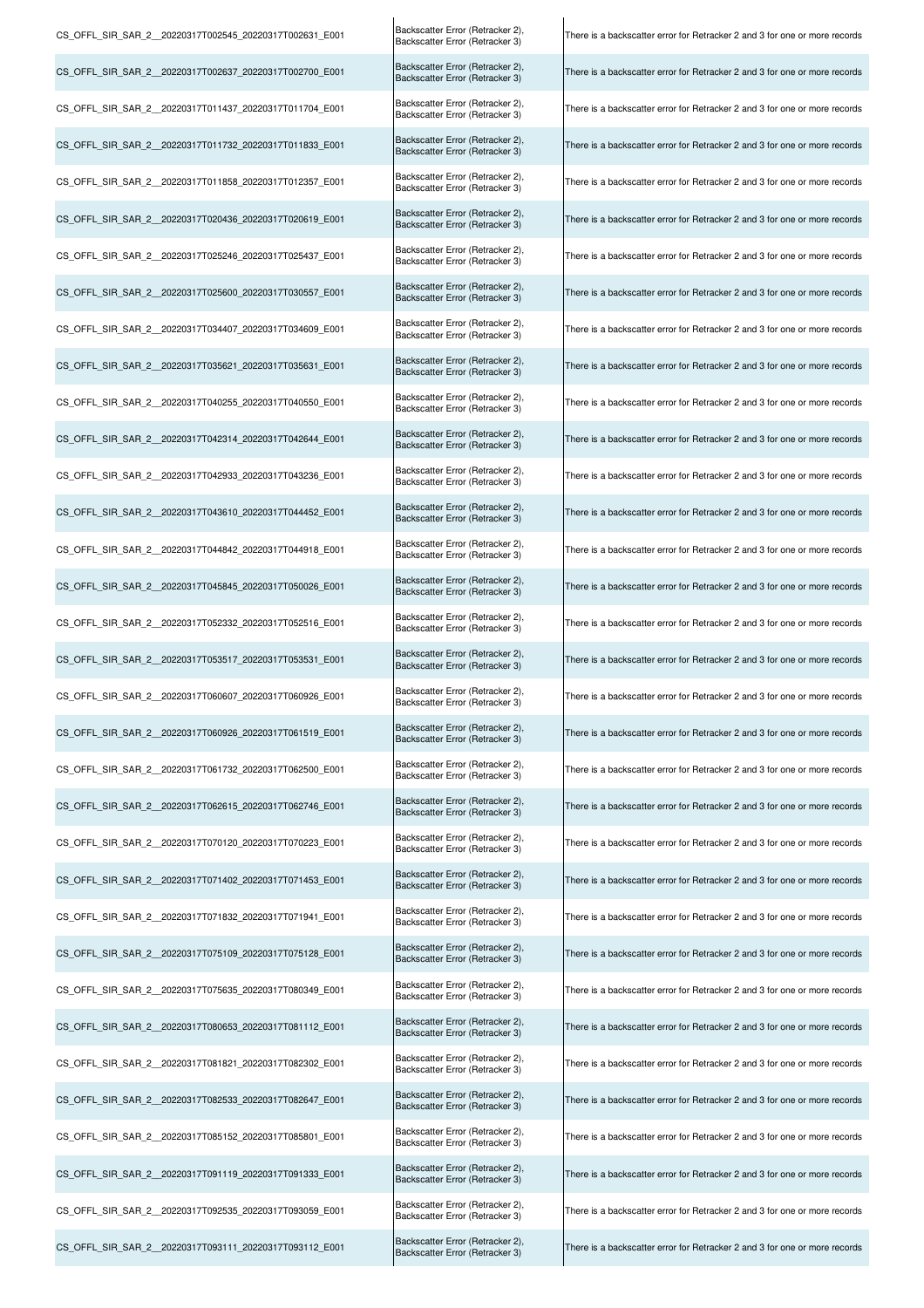| CS_OFFL_SIR_SAR_2_20220317T093112_20220317T093334_E001 | Backscatter Error (Retracker 2),<br>Backscatter Error (Retracker 3) | There is a backscatter error for Retracker 2 and 3 for one or more records |
|--------------------------------------------------------|---------------------------------------------------------------------|----------------------------------------------------------------------------|
| CS_OFFL_SIR_SAR_2_20220317T093551_20220317T094244_E001 | Backscatter Error (Retracker 2),<br>Backscatter Error (Retracker 3) | There is a backscatter error for Retracker 2 and 3 for one or more records |
| CS_OFFL_SIR_SAR_2_20220317T100323_20220317T100502_E001 | Backscatter Error (Retracker 2),<br>Backscatter Error (Retracker 3) | There is a backscatter error for Retracker 2 and 3 for one or more records |
| CS OFFL SIR SAR 2 20220317T101959 20220317T102001 E001 | Backscatter Error (Retracker 2),<br>Backscatter Error (Retracker 3) | There is a backscatter error for Retracker 2 and 3 for one or more records |
| CS_OFFL_SIR_SAR_2_20220317T105927_20220317T105956_E001 | Backscatter Error (Retracker 2),<br>Backscatter Error (Retracker 3) | There is a backscatter error for Retracker 2 and 3 for one or more records |
| CS OFFL SIR SAR 2 20220317T110708 20220317T110913 E001 | Backscatter Error (Retracker 2),<br>Backscatter Error (Retracker 3) | There is a backscatter error for Retracker 2 and 3 for one or more records |
| CS_OFFL_SIR_SAR_2_20220317T111427_20220317T112046_E001 | Backscatter Error (Retracker 2),<br>Backscatter Error (Retracker 3) | There is a backscatter error for Retracker 2 and 3 for one or more records |
| CS OFFL SIR SAR 2 20220317T113552 20220317T113719 E001 | Backscatter Error (Retracker 2),<br>Backscatter Error (Retracker 3) | There is a backscatter error for Retracker 2 and 3 for one or more records |
| CS OFFL SIR SAR 2 20220317T121125 20220317T121205 E001 | Backscatter Error (Retracker 2),<br>Backscatter Error (Retracker 3) | There is a backscatter error for Retracker 2 and 3 for one or more records |
| CS_OFFL_SIR_SAR_2_20220317T125250_20220317T125339_E001 | Backscatter Error (Retracker 2),<br>Backscatter Error (Retracker 3) | There is a backscatter error for Retracker 2 and 3 for one or more records |
| CS OFFL SIR SAR 2 20220317T125339 20220317T130224 E001 | Backscatter Error (Retracker 2),<br>Backscatter Error (Retracker 3) | There is a backscatter error for Retracker 2 and 3 for one or more records |
| CS OFFL SIR SAR 2 20220317T135017 20220317T135110 E001 | Backscatter Error (Retracker 2),<br>Backscatter Error (Retracker 3) | There is a backscatter error for Retracker 2 and 3 for one or more records |
| CS_OFFL_SIR_SAR_2_20220317T142944_20220317T143726_E001 | Backscatter Error (Retracker 2),<br>Backscatter Error (Retracker 3) | There is a backscatter error for Retracker 2 and 3 for one or more records |
| CS_OFFL_SIR_SAR_2_20220317T143802_20220317T143939_E001 | Backscatter Error (Retracker 2),<br>Backscatter Error (Retracker 3) | There is a backscatter error for Retracker 2 and 3 for one or more records |
| CS OFFL SIR SAR 2 20220317T144029 20220317T144223 E001 | Backscatter Error (Retracker 2),<br>Backscatter Error (Retracker 3) | There is a backscatter error for Retracker 2 and 3 for one or more records |
| CS OFFL SIR SAR 2 20220317T150849 20220317T151153 E001 | Backscatter Error (Retracker 2),<br>Backscatter Error (Retracker 3) | There is a backscatter error for Retracker 2 and 3 for one or more records |
| CS OFFL SIR SAR 2 20220317T151828 20220317T151838 E001 | Backscatter Error (Retracker 2),<br>Backscatter Error (Retracker 3) | There is a backscatter error for Retracker 2 and 3 for one or more records |
| CS_OFFL_SIR_SAR_2_20220317T152915_20220317T153044_E001 | Backscatter Error (Retracker 2),<br>Backscatter Error (Retracker 3) | There is a backscatter error for Retracker 2 and 3 for one or more records |
| CS_OFFL_SIR_SAR_2_20220317T160911_20220317T161546_E001 | Backscatter Error (Retracker 2),<br>Backscatter Error (Retracker 3) | There is a backscatter error for Retracker 2 and 3 for one or more records |
| CS_OFFL_SIR_SAR_2_20220317T161546_20220317T161840_E001 | Backscatter Error (Retracker 2),<br>Backscatter Error (Retracker 3) | There is a backscatter error for Retracker 2 and 3 for one or more records |
| CS OFFL SIR SAR 2 20220317T162246 20220317T162355 E001 | Backscatter Error (Retracker 2),<br>Backscatter Error (Retracker 3) | There is a backscatter error for Retracker 2 and 3 for one or more records |
| CS_OFFL_SIR_SAR_2_20220317T162932_20220317T163102_E001 | Backscatter Error (Retracker 2),<br>Backscatter Error (Retracker 3) | There is a backscatter error for Retracker 2 and 3 for one or more records |
| CS OFFL SIR SAR 2 20220317T164516 20220317T164706 E001 | Backscatter Error (Retracker 2),<br>Backscatter Error (Retracker 3) | There is a backscatter error for Retracker 2 and 3 for one or more records |
| CS OFFL SIR SAR 2 20220317T165758 20220317T165811 E001 | Backscatter Error (Retracker 2),<br>Backscatter Error (Retracker 3) | There is a backscatter error for Retracker 2 and 3 for one or more records |
| CS OFFL SIR SAR 2 20220317T170756 20220317T171012 E001 | Backscatter Error (Retracker 2),<br>Backscatter Error (Retracker 3) | There is a backscatter error for Retracker 2 and 3 for one or more records |
| CS OFFL SIR SAR 2 20220317T173306 20220317T173551 E001 | Backscatter Error (Retracker 2),<br>Backscatter Error (Retracker 3) | There is a backscatter error for Retracker 2 and 3 for one or more records |
| CS OFFL SIR SAR 2 20220317T174520 20220317T174624 E001 | Backscatter Error (Retracker 2),<br>Backscatter Error (Retracker 3) | There is a backscatter error for Retracker 2 and 3 for one or more records |
| CS_OFFL_SIR_SAR_2_20220317T174730_20220317T175446_E001 | Backscatter Error (Retracker 2),<br>Backscatter Error (Retracker 3) | There is a backscatter error for Retracker 2 and 3 for one or more records |
| CS OFFL SIR SAR 2 20220317T175446 20220317T175703 E001 | Backscatter Error (Retracker 2),<br>Backscatter Error (Retracker 3) | There is a backscatter error for Retracker 2 and 3 for one or more records |
| CS_OFFL_SIR_SAR_2_20220317T175747_20220317T175833_E001 | Backscatter Error (Retracker 2),<br>Backscatter Error (Retracker 3) | There is a backscatter error for Retracker 2 and 3 for one or more records |
| CS OFFL SIR SAR 2 20220317T180123 20220317T180516 E001 | Backscatter Error (Retracker 2),<br>Backscatter Error (Retracker 3) | There is a backscatter error for Retracker 2 and 3 for one or more records |
| CS OFFL SIR SAR 2 20220317T180522 20220317T180642 E001 | Backscatter Error (Retracker 2),<br>Backscatter Error (Retracker 3) | There is a backscatter error for Retracker 2 and 3 for one or more records |
| CS OFFL SIR SAR 2 20220317T180822 20220317T180853 E001 | Backscatter Error (Retracker 2),<br>Backscatter Error (Retracker 3) | There is a backscatter error for Retracker 2 and 3 for one or more records |
| CS OFFL SIR SAR 2 20220317T182200 20220317T182347 E001 | Backscatter Error (Retracker 2),<br>Backscatter Error (Retracker 3) | There is a backscatter error for Retracker 2 and 3 for one or more records |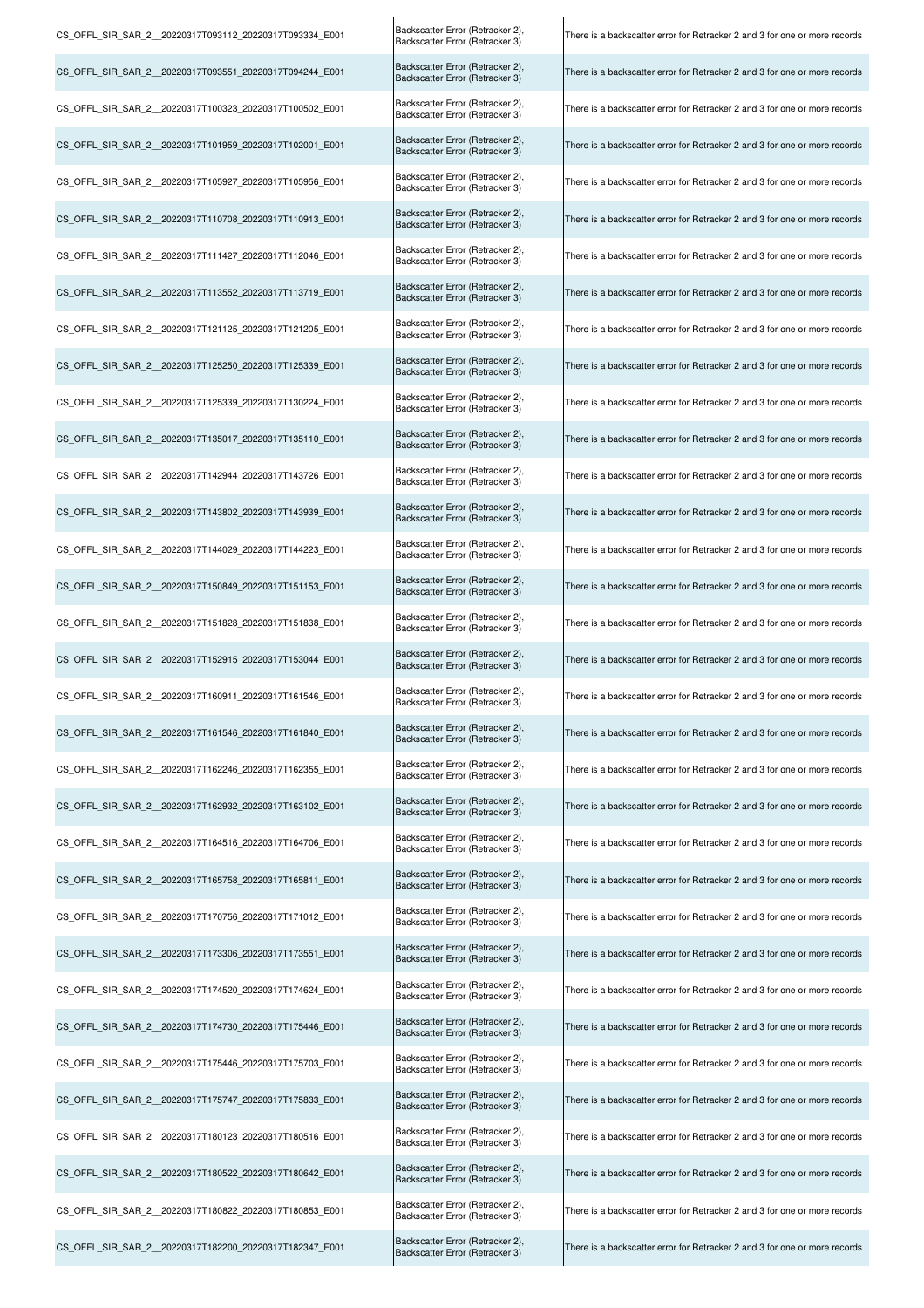| CS OFFL SIR SAR 2 20220317T183706 20220317T183805 E001 | Backscatter Error (Retracker 2),<br>Backscatter Error (Retracker 3)                               | There is a backscatter error for Retracker 2 and 3 for one or more records                                                       |
|--------------------------------------------------------|---------------------------------------------------------------------------------------------------|----------------------------------------------------------------------------------------------------------------------------------|
| CS OFFL SIR SAR 2 20220317T184740 20220317T184745 E001 | Backscatter Error (Retracker 2),<br>Backscatter Error (Retracker 3)                               | There is a backscatter error for Retracker 2 and 3 for one or more records                                                       |
| CS OFFL SIR SAR 2 20220317T184855 20220317T184953 E001 | Backscatter Error (Retracker 2),<br>Backscatter Error (Retracker 3)                               | There is a backscatter error for Retracker 2 and 3 for one or more records                                                       |
| CS OFFL SIR SAR 2 20220317T192034 20220317T192143 E001 | Backscatter Error (Retracker 2),<br>Backscatter Error (Retracker 3)                               | There is a backscatter error for Retracker 2 and 3 for one or more records                                                       |
| CS OFFL SIR SAR 2 20220317T192153 20220317T192502 E001 | Backscatter Error (Retracker 2),<br>Backscatter Error (Retracker 3)                               | There is a backscatter error for Retracker 2 and 3 for one or more records                                                       |
| CS OFFL SIR SAR 2 20220317T192734 20220317T192849 E001 | Backscatter Error (Retracker 2),<br>Backscatter Error (Retracker 3)                               | There is a backscatter error for Retracker 2 and 3 for one or more records                                                       |
| CS OFFL SIR SAR 2 20220317T192906 20220317T193343 E001 | Backscatter Error (Retracker 2),<br>Backscatter Error (Retracker 3)                               | There is a backscatter error for Retracker 2 and 3 for one or more records                                                       |
| CS_OFFL_SIR_SAR_2_20220317T193343_20220317T193501_E001 | Backscatter Error (Retracker 2),<br>Backscatter Error (Retracker 3)                               | There is a backscatter error for Retracker 2 and 3 for one or more records                                                       |
| CS OFFL SIR SAR 2 20220317T193843 20220317T193929 E001 | Backscatter Error (Retracker 2),<br>Backscatter Error (Retracker 3)                               | There is a backscatter error for Retracker 2 and 3 for one or more records                                                       |
| CS OFFL SIR SAR 2 20220317T194700 20220317T194719 E001 | Backscatter Error (Retracker 2),<br>Backscatter Error (Retracker 3)                               | There is a backscatter error for Retracker 2 and 3 for one or more records                                                       |
| CS_OFFL_SIR_SAR_2_20220317T201132_20220317T201833_E001 | Backscatter Error (Retracker 2),<br>Backscatter Error (Retracker 3)                               | There is a backscatter error for Retracker 2 and 3 for one or more records                                                       |
| CS OFFL SIR SAR 2 20220317T202928 20220317T202933 E001 | Backscatter Error (Retracker 2),<br>Backscatter Error (Retracker 3)                               | There is a backscatter error for Retracker 2 and 3 for one or more records                                                       |
| CS OFFL SIR SAR 2 20220317T203338 20220317T203427 E001 | Backscatter Error (Retracker 2),<br>Backscatter Error (Retracker 3)                               | There is a backscatter error for Retracker 2 and 3 for one or more records                                                       |
| CS OFFL SIR SAR 2 20220317T205646 20220317T205828 E001 | Backscatter Error (Retracker 2),<br>Backscatter Error (Retracker 3)                               | There is a backscatter error for Retracker 2 and 3 for one or more records                                                       |
| CS_OFFL_SIR_SAR_2_20220317T210714_20220317T211221_E001 | Backscatter Error (Retracker 2),<br>Backscatter Error (Retracker 3)                               | There is a backscatter error for Retracker 2 and 3 for one or more records                                                       |
| CS_OFFL_SIR_SAR_2_20220317T211221_20220317T211344_E001 | Backscatter Error (Retracker 2),<br>Backscatter Error (Retracker 3)                               | There is a backscatter error for Retracker 2 and 3 for one or more records                                                       |
| CS_OFFL_SIR_SAR_2_20220317T212210_20220317T212408_E001 | Backscatter Error (Retracker 2),<br>Backscatter Error (Retracker 3)                               | There is a backscatter error for Retracker 2 and 3 for one or more records                                                       |
| CS_OFFL_SIR_SAR_2_20220317T214755_20220317T215158_E001 | Backscatter Error (Retracker 2),<br>Backscatter Error (Retracker 3)                               | There is a backscatter error for Retracker 2 and 3 for one or more records                                                       |
| CS OFFL SIR SAR 2 20220317T220849 20220317T220851 E001 | Backscatter Error (Retracker 2),<br>Backscatter Error (Retracker 3)                               | There is a backscatter error for Retracker 2 and 3 for one or more records                                                       |
| CS OFFL SIR SAR 2 20220317T222355 20220317T222534 E001 | Backscatter Error (Retracker 2),<br>Backscatter Error (Retracker 3)                               | There is a backscatter error for Retracker 2 and 3 for one or more records                                                       |
| CS OFFL SIR SAR 2 20220317T222818 20220317T223016 E001 | Backscatter Error (Retracker 2),<br>Backscatter Error (Retracker 3)                               | There is a backscatter error for Retracker 2 and 3 for one or more records                                                       |
| CS OFFL SIR SAR 2 20220317T223018 20220317T223153 E001 | Backscatter Error (Retracker 2),<br>Backscatter Error (Retracker 3)                               | There is a backscatter error for Retracker 2 and 3 for one or more records                                                       |
| CS OFFL SIR SAR 2 20220317T223153 20220317T223244 E001 | Backscatter Error (Retracker 2),<br>Backscatter Error (Retracker 3)                               | There is a backscatter error for Retracker 2 and 3 for one or more records                                                       |
| CS OFFL SIR SAR 2 20220317T224712 20220317T224830 E001 | Backscatter Error (Retracker 2),<br>Backscatter Error (Retracker 3)                               | There is a backscatter error for Retracker 2 and 3 for one or more records                                                       |
| CS OFFL SIR SAR 2 20220317T224859 20220317T225317 E001 | Backscatter Error (Retracker 2),<br>Backscatter Error (Retracker 3)                               | There is a backscatter error for Retracker 2 and 3 for one or more records                                                       |
| CS OFFL SIR SAR 2 20220317T225529 20220317T225622 E001 | Backscatter Error (Retracker 2),<br>Backscatter Error (Retracker 3)                               | There is a backscatter error for Retracker 2 and 3 for one or more records                                                       |
| CS OFFL SIR SAR 2 20220317T225851 20220317T225928 E001 | Backscatter Error (Retracker 2),<br>Backscatter Error (Retracker 3)                               | There is a backscatter error for Retracker 2 and 3 for one or more records                                                       |
| CS_OFFL_SIR_SAR_2_20220317T230817_20220317T230937_E001 | Backscatter Error (Retracker 2),<br>Backscatter Error (Retracker 3)                               | There is a backscatter error for Retracker 2 and 3 for one or more records                                                       |
| CS OFFL SIR SAR 2 20220317T233520 20220317T233555 E001 | Backscatter Error (Retracker 2),<br>Backscatter Error (Retracker 3)                               | There is a backscatter error for Retracker 2 and 3 for one or more records                                                       |
| CS OFFL SIR SAR 2 20220317T234819 20220317T234821 E001 | Backscatter Error (Retracker 2),<br>Backscatter Error (Retracker 3)                               | There is a backscatter error for Retracker 2 and 3 for one or more records                                                       |
| CS OFFL SIR SIN 2 20220317T002631 20220317T002637 E001 | Backscatter Error (Retracker 2),<br>Backscatter Error (Retracker 3)                               | There is a backscatter error for Retracker 2 and 3 for one or more records                                                       |
| CS OFFL SIR SIN 2 20220317T002701 20220317T002818 E001 | Backscatter Error (Retracker 2),<br>Backscatter Error (Retracker 3), SARIn )<br>track Angle Error | There is a backscatter error for Retracker 2 and 3 and an ambiguous angle<br>was detected for SARIn mode for one or more records |
| CS_OFFL_SIR_SIN_2_20220317T003022_20220317T003057_E001 | SARIn X-track Angle Error                                                                         | An ambiguous angle was detected for SARIn mode for one or more<br>records                                                        |
| CS_OFFL_SIR_SIN_2_20220317T003619_20220317T003851_E001 | Backscatter Error (Retracker 2),<br>Backscatter Error (Retracker 3), SARIn ><br>track Angle Error | There is a backscatter error for Retracker 2 and 3 and an ambiguous angle<br>was detected for SARIn mode for one or more records |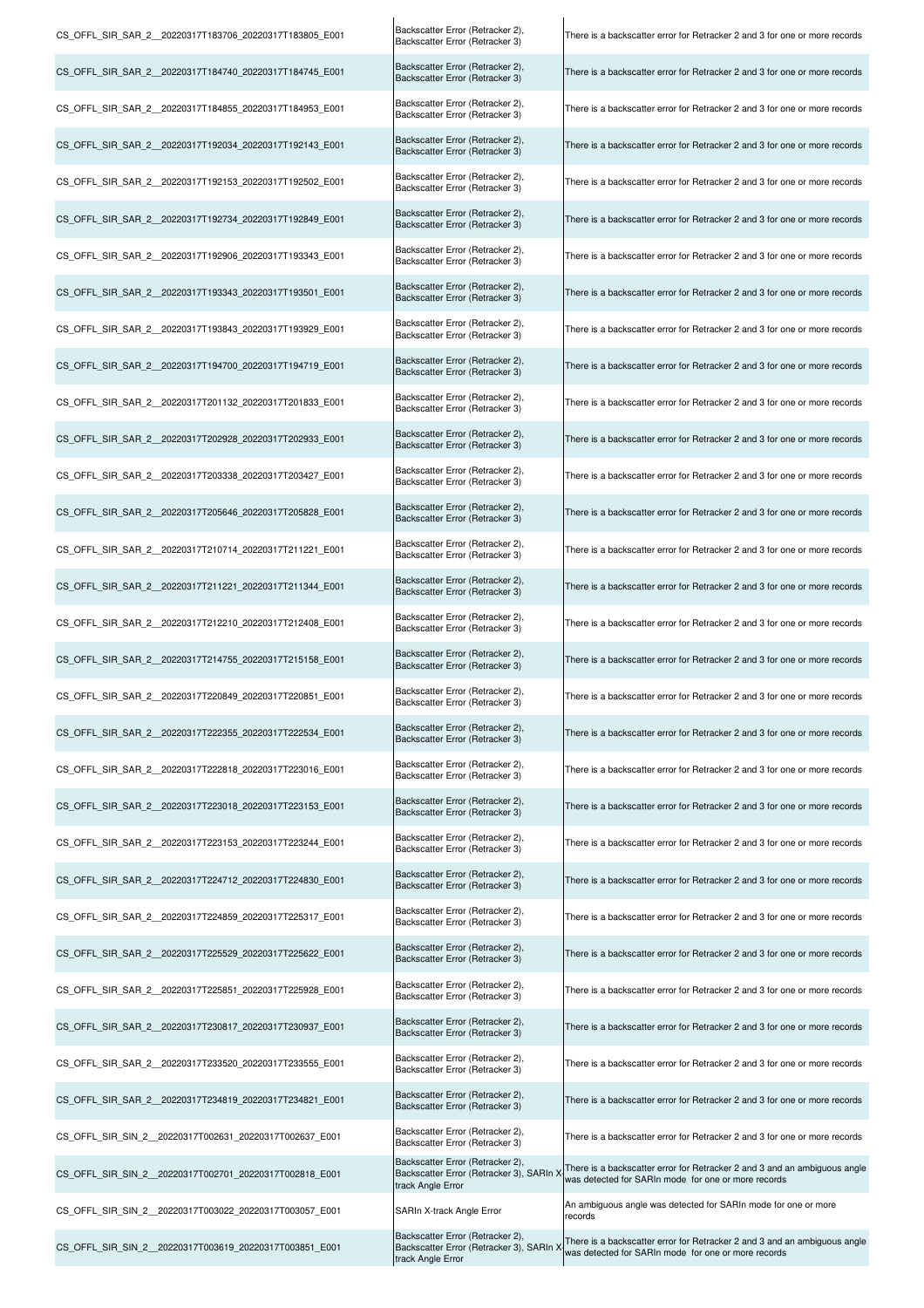| CS OFFL SIR SIN 2 20220317T010650 20220317T010751 E001 | SARIn X-track Angle Error, Surface<br>model unavailable                                                                         | An ambiguous angle was detected for SARIn mode and no DEM or Slope<br>Model was used for one or more records                                                                          |
|--------------------------------------------------------|---------------------------------------------------------------------------------------------------------------------------------|---------------------------------------------------------------------------------------------------------------------------------------------------------------------------------------|
| CS_OFFL_SIR_SIN_2_20220317T011704_20220317T011731_E001 | Backscatter Error (Retracker 2),<br>Backscatter Error (Retracker 3), SARIn ><br>track Angle Error, Surface model<br>unavailable | There is a backscatter error for Retracker 2 and 3, an ambiguous angle<br>was detected for SARIn mode, and no DEM or Slope Model was used for<br>the location for one or more records |
| CS_OFFL_SIR_SIN_2_20220317T011833_20220317T011857_E001 | Backscatter Error (Retracker 2),<br>Backscatter Error (Retracker 3), SARIn )<br>track Angle Error, Surface model<br>unavailable | There is a backscatter error for Retracker 2 and 3, an ambiguous angle<br>was detected for SARIn mode, and no DEM or Slope Model was used for<br>the location for one or more records |
| CS_OFFL_SIR_SIN_2_20220317T012357_20220317T013541_E001 | Backscatter Error (Retracker 2),<br>Backscatter Error (Retracker 3), SARIn ><br>track Angle Error, Surface model<br>unavailable | There is a backscatter error for Retracker 2 and 3, an ambiguous angle<br>was detected for SARIn mode, and no DEM or Slope Model was used for<br>the location for one or more records |
| CS OFFL SIR SIN 2 20220317T020619 20220317T020740 E001 | Backscatter Error (Retracker 2),<br>Backscatter Error (Retracker 3), SARIn ><br>track Angle Error                               | There is a backscatter error for Retracker 2 and 3 and an ambiguous angle<br>was detected for SARIn mode for one or more records                                                      |
| CS_OFFL_SIR_SIN_2_20220317T020838_20220317T021026_E001 | SARIn X-track Angle Error                                                                                                       | An ambiguous angle was detected for SARIn mode for one or more<br>records                                                                                                             |
| CS_OFFL_SIR_SIN_2_20220317T021629_20220317T021752_E001 | Backscatter Error (Retracker 2),<br>Backscatter Error (Retracker 3), SARIn ><br>track Angle Error                               | There is a backscatter error for Retracker 2 and 3 and an ambiguous angle<br>was detected for SARIn mode for one or more records                                                      |
| CS OFFL SIR SIN 2 20220317T030558 20220317T030949 E001 | Backscatter Error (Retracker 2),<br>Backscatter Error (Retracker 3), SARIn X<br>track Angle Error, Surface model<br>unavailable | There is a backscatter error for Retracker 2 and 3, an ambiguous angle<br>was detected for SARIn mode, and no DEM or Slope Model was used for<br>the location for one or more records |
| CS OFFL SIR SIN 2 20220317T034609 20220317T034936 E001 | Backscatter Error (Retracker 2),<br>Backscatter Error (Retracker 3), SARIn ><br>track Angle Error                               | There is a backscatter error for Retracker 2 and 3 and an ambiguous angle<br>was detected for SARIn mode for one or more records                                                      |
| CS_OFFL_SIR_SIN_2_20220317T035504_20220317T035621_E001 | Backscatter Error (Retracker 2),<br>Backscatter Error (Retracker 3), SARIn ><br>track Angle Error                               | There is a backscatter error for Retracker 2 and 3 and an ambiguous angle<br>was detected for SARIn mode for one or more records                                                      |
| CS OFFL SIR SIN 2 20220317T043248 20220317T043334 E001 | Backscatter Error (Retracker 2),<br>Backscatter Error (Retracker 3), SARIn ><br>track Angle Error, Surface model<br>unavailable | There is a backscatter error for Retracker 2 and 3, an ambiguous angle<br>was detected for SARIn mode, and no DEM or Slope Model was used for<br>the location for one or more records |
| CS_OFFL_SIR_SIN_2_20220317T043338_20220317T043352_E001 | Backscatter Error (Retracker 2),<br>Backscatter Error (Retracker 3)                                                             | There is a backscatter error for Retracker 2 and 3 for one or more records                                                                                                            |
| CS OFFL SIR SIN 2 20220317T044452 20220317T044714 E001 | Backscatter Error (Retracker 2),<br>Backscatter Error (Retracker 3)                                                             | There is a backscatter error for Retracker 2 and 3 for one or more records                                                                                                            |
| CS OFFL SIR SIN 2 20220317T044754 20220317T044842 E001 | Backscatter Error (Retracker 2),<br>Backscatter Error (Retracker 3)                                                             | There is a backscatter error for Retracker 2 and 3 for one or more records                                                                                                            |
| CS_OFFL_SIR_SIN_2_20220317T052517_20220317T052837_E001 | Backscatter Error (Retracker 2),<br>Backscatter Error (Retracker 3), SARIn ><br>track Angle Error                               | There is a backscatter error for Retracker 2 and 3 and an ambiguous angle<br>was detected for SARIn mode for one or more records                                                      |
| CS_OFFL_SIR_SIN_2_20220317T053353_20220317T053517_E001 | Backscatter Error (Retracker 2),<br>Backscatter Error (Retracker 3), SARIn X<br>track Angle Error                               | There is a backscatter error for Retracker 2 and 3 and an ambiguous angle<br>was detected for SARIn mode for one or more records                                                      |
| CS OFFL SIR SIN 2 20220317T055532 20220317T055859 E001 | Backscatter Error (Retracker 2),<br>Backscatter Error (Retracker 3)                                                             | There is a backscatter error for Retracker 2 and 3 for one or more records                                                                                                            |
| CS OFFL SIR SIN 2 20220317T061519 20220317T061731 E001 | Backscatter Error (Retracker 2),<br>Backscatter Error (Retracker 3), SARIn ><br>track Angle Error                               | There is a backscatter error for Retracker 2 and 3 and an ambiguous angle<br>was detected for SARIn mode for one or more records                                                      |
| CS OFFL SIR SIN 2 20220317T070224 20220317T070410 E001 | Backscatter Error (Retracker 2),<br>Backscatter Error (Retracker 3), SARIn ><br>track Angle Error                               | There is a backscatter error for Retracker 2 and 3 and an ambiguous angle<br>was detected for SARIn mode for one or more records                                                      |
| CS OFFL SIR SIN 2 20220317T071251 20220317T071402 E001 | Backscatter Error (Retracker 2),<br>Backscatter Error (Retracker 3), SARIn )<br>track Angle Error                               | There is a backscatter error for Retracker 2 and 3 and an ambiguous angle<br>was detected for SARIn mode for one or more records                                                      |
| CS OFFL SIR SIN 2 20220317T075128 20220317T075236 E001 | Backscatter Error (Retracker 2),<br>Backscatter Error (Retracker 3), SARIn ><br>track Angle Error                               | There is a backscatter error for Retracker 2 and 3 and an ambiguous angle<br>was detected for SARIn mode for one or more records                                                      |
| CS OFFL SIR SIN 2 20220317T075529 20220317T075635 E001 | Backscatter Error (Retracker 2),<br>Backscatter Error (Retracker 3), SARIn ><br>track Angle Error                               | There is a backscatter error for Retracker 2 and 3 and an ambiguous angle<br>was detected for SARIn mode for one or more records                                                      |
| CS OFFL SIR SIN 2 20220317T084046 20220317T084222 E001 | Backscatter Error (Retracker 2),<br>Backscatter Error (Retracker 3), SARIn ><br>track Angle Error                               | There is a backscatter error for Retracker 2 and 3 and an ambiguous angle<br>was detected for SARIn mode for one or more records                                                      |
| CS OFFL SIR SIN 2 20220317T084953 20220317T085151 E001 | Backscatter Error (Retracker 2),<br>Backscatter Error (Retracker 3), SARIn )<br>track Angle Error                               | There is a backscatter error for Retracker 2 and 3 and an ambiguous angle<br>was detected for SARIn mode for one or more records                                                      |
| CS OFFL SIR SIN 2 20220317T093059 20220317T093110 E001 | Backscatter Error (Retracker 2),<br>Backscatter Error (Retracker 3)                                                             | There is a backscatter error for Retracker 2 and 3 for one or more records                                                                                                            |
| CS OFFL SIR SIN 2 20220317T093334 20220317T093550 E001 | Backscatter Error (Retracker 2),<br>Backscatter Error (Retracker 3), SARIn ><br>track Angle Error, Surface model<br>unavailable | There is a backscatter error for Retracker 2 and 3, an ambiguous angle<br>was detected for SARIn mode, and no DEM or Slope Model was used for<br>the location for one or more records |
| CS_OFFL_SIR_SIN_2_20220317T094956_20220317T095259_E001 | Backscatter Error (Retracker 2),<br>Backscatter Error (Retracker 3), SARIn ><br>track Angle Error, Surface model<br>unavailable | There is a backscatter error for Retracker 2 and 3, an ambiguous angle<br>was detected for SARIn mode, and no DEM or Slope Model was used for<br>the location for one or more records |
| CS OFFL SIR SIN 2 20220317T102002 20220317T102149 E001 | Backscatter Error (Retracker 2),<br>Backscatter Error (Retracker 3), SARIn ><br>track Angle Error                               | There is a backscatter error for Retracker 2 and 3 and an ambiguous angle<br>was detected for SARIn mode for one or more records                                                      |
| CS_OFFL_SIR_SIN_2_20220317T102830_20220317T103523_E001 | Backscatter Error (Retracker 2),<br>Backscatter Error (Retracker 3), SARIn ><br>track Angle Error                               | There is a backscatter error for Retracker 2 and 3 and an ambiguous angle<br>was detected for SARIn mode for one or more records                                                      |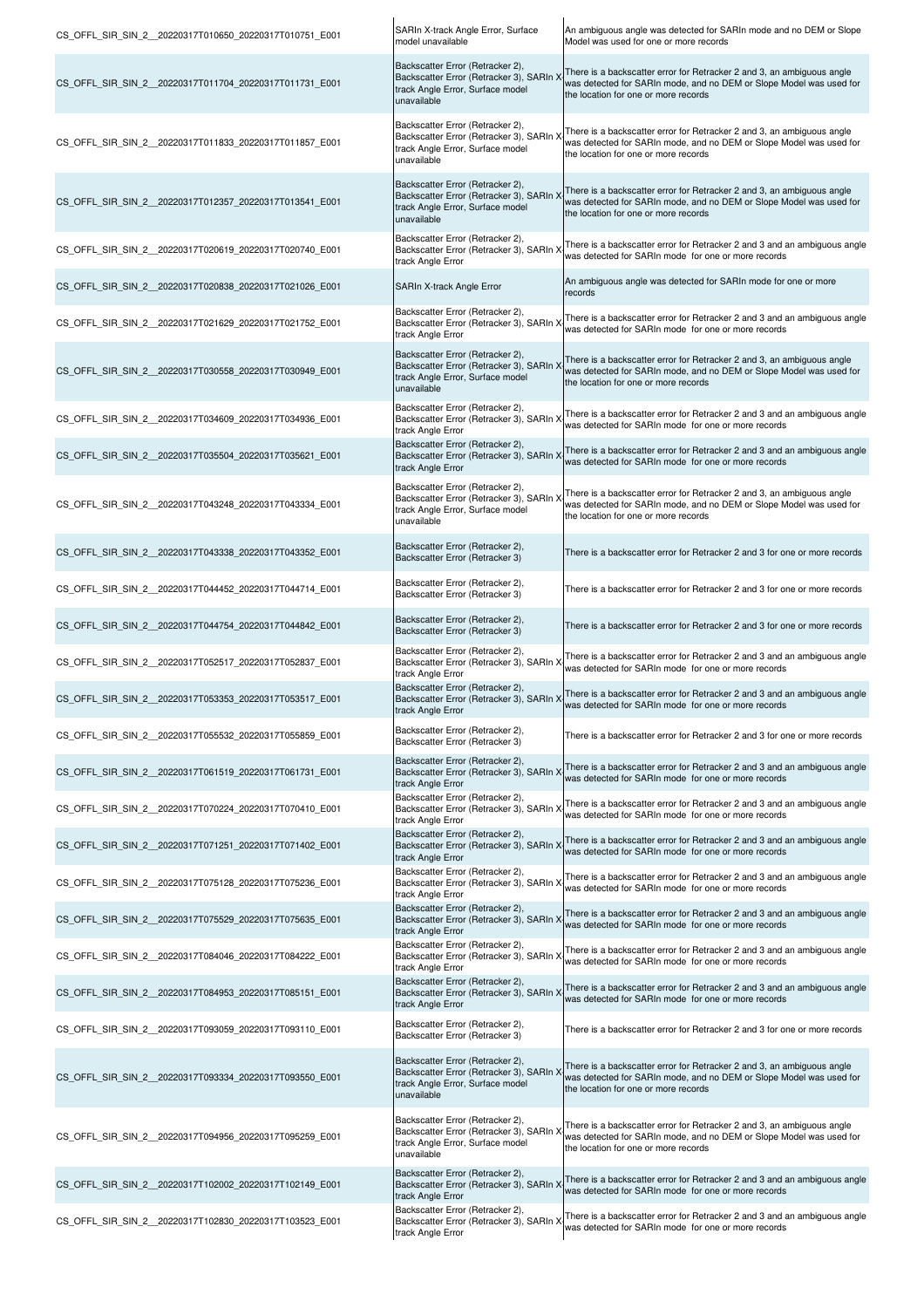| CS_OFFL_SIR_SIN_2_20220317T103625_20220317T103739_E001  | Backscatter Error (Retracker 2),<br>Backscatter Error (Retracker 3), SARIn )<br>track Angle Error, Surface model<br>unavailable | There is a backscatter error for Retracker 2 and 3, an ambiguous angle<br>was detected for SARIn mode, and no DEM or Slope Model was used for<br>the location for one or more records |
|---------------------------------------------------------|---------------------------------------------------------------------------------------------------------------------------------|---------------------------------------------------------------------------------------------------------------------------------------------------------------------------------------|
| CS OFFL SIR SIN 2 20220317T104745 20220317T105222 E001  | Backscatter Error (Retracker 2),<br>Backscatter Error (Retracker 3), SARIn ><br>track Angle Error, Surface model<br>unavailable | There is a backscatter error for Retracker 2 and 3, an ambiguous angle<br>was detected for SARIn mode, and no DEM or Slope Model was used for<br>the location for one or more records |
| CS OFFL SIR SIN 2 20220317T105713 20220317T105835 E001  | Backscatter Error (Retracker 2),<br>Backscatter Error (Retracker 3)                                                             | There is a backscatter error for Retracker 2 and 3 for one or more records                                                                                                            |
| CS OFFL SIR SIN 2 20220317T110913 20220317T111427 E001  | Backscatter Error (Retracker 2),<br>Backscatter Error (Retracker 3), SARIn )<br>track Angle Error, Surface model<br>unavailable | There is a backscatter error for Retracker 2 and 3, an ambiguous angle<br>was detected for SARIn mode, and no DEM or Slope Model was used for<br>the location for one or more records |
| CS OFFL SIR SIN 2 20220317T113018 20220317T113415 E001  | SARIn X-track Angle Error, Surface<br>model unavailable                                                                         | An ambiguous angle was detected for SARIn mode and no DEM or Slope<br>Model was used for one or more records                                                                          |
| CS OFFL SIR SIN 2 20220317T115908 20220317T120214 E001  | Backscatter Error (Retracker 2),<br>Backscatter Error (Retracker 3), SARIn ><br>track Angle Error                               | There is a backscatter error for Retracker 2 and 3 and an ambiguous angle<br>was detected for SARIn mode for one or more records                                                      |
| CS OFFL SIR SIN 2 20220317T120856 20220317T121125 E001  | Backscatter Error (Retracker 2),<br>Backscatter Error (Retracker 3), SARIn ><br>track Angle Error                               | There is a backscatter error for Retracker 2 and 3 and an ambiguous angle<br>was detected for SARIn mode for one or more records                                                      |
| CS_OFFL_SIR_SIN_2_20220317T124855_20220317T125250_E001  | Backscatter Error (Retracker 2),<br>Backscatter Error (Retracker 3), SARIn<br>track Angle Error, Surface model<br>unavailable   | There is a backscatter error for Retracker 2 and 3, an ambiguous angle<br>was detected for SARIn mode, and no DEM or Slope Model was used for<br>the location for one or more records |
| CS_OFFL_SIR_SIN_2_20220317T130857_20220317T131042_E001  | SARIn X-track Angle Error, Surface<br>model unavailable                                                                         | An ambiguous angle was detected for SARIn mode and no DEM or Slope<br>Model was used for one or more records                                                                          |
| CS OFFL SIR SIN 2 20220317T133840 20220317T134001 E001  | Backscatter Error (Retracker 2),<br>Backscatter Error (Retracker 3), SARIn ><br>track Angle Error                               | There is a backscatter error for Retracker 2 and 3 and an ambiguous angle<br>was detected for SARIn mode for one or more records                                                      |
| CS_OFFL_SIR_SIN_2_20220317T134856_20220317T135017_E001  | Backscatter Error (Retracker 2),<br>Backscatter Error (Retracker 3), SARIn ><br>track Angle Error                               | There is a backscatter error for Retracker 2 and 3 and an ambiguous angle<br>was detected for SARIn mode for one or more records                                                      |
| CS_OFFL_SIR_SIN_2_20220317T142507_20220317T142943_E001  | Backscatter Error (Retracker 2),<br>Backscatter Error (Retracker 3), SARIn )<br>track Angle Error, Surface model<br>unavailable | There is a backscatter error for Retracker 2 and 3, an ambiguous angle<br>was detected for SARIn mode, and no DEM or Slope Model was used for<br>the location for one or more records |
| CS OFFL SIR SIN_2 _20220317T143726_20220317T143802_E001 | Backscatter Error (Retracker 2),<br>Backscatter Error (Retracker 3), SARIn ><br>track Angle Error, Surface model<br>unavailable | There is a backscatter error for Retracker 2 and 3, an ambiguous angle<br>was detected for SARIn mode, and no DEM or Slope Model was used for<br>the location for one or more records |
| CS_OFFL_SIR_SIN_2_20220317T143940_20220317T144028_E001  | Backscatter Error (Retracker 2),<br>Backscatter Error (Retracker 3), SARIn )<br>track Angle Error, Surface model<br>unavailable | There is a backscatter error for Retracker 2 and 3, an ambiguous angle<br>was detected for SARIn mode, and no DEM or Slope Model was used for<br>the location for one or more records |
| CS_OFFL_SIR_SIN_2_20220317T151839_20220317T152003_E001  | Backscatter Error (Retracker 2),<br>Backscatter Error (Retracker 3), SARIn X<br>track Angle Error                               | There is a backscatter error for Retracker 2 and 3 and an ambiguous angle<br>was detected for SARIn mode for one or more records                                                      |
| CS OFFL SIR SIN 2 20220317T152803 20220317T152914 E001  | Backscatter Error (Retracker 2),<br>Backscatter Error (Retracker 3), SARIn X<br>track Angle Error                               | There is a backscatter error for Retracker 2 and 3 and an ambiguous angle<br>was detected for SARIn mode for one or more records                                                      |
| CS_OFFL_SIR_SIN_2_20220317T160514_20220317T160633_E001  | Backscatter Error (Retracker 2),<br>Backscatter Error (Retracker 3), SARIn )<br>track Angle Error, Surface model<br>unavailable | There is a backscatter error for Retracker 2 and 3, an ambiguous angle<br>was detected for SARIn mode, and no DEM or Slope Model was used for<br>the location for one or more records |
| CS OFFL SIR SIN 2 20220317T161940 20220317T162008 E001  | Backscatter Error (Retracker 2),<br>Backscatter Error (Retracker 3)                                                             | There is a backscatter error for Retracker 2 and 3 for one or more records                                                                                                            |
| CS_OFFL_SIR_SIN_2_20220317T162804_20220317T162932_E001  | Backscatter Error (Retracker 2),<br>Backscatter Error (Retracker 3)                                                             | There is a backscatter error for Retracker 2 and 3 for one or more records                                                                                                            |
| CS OFFL SIR SIN 2 20220317T165812 20220317T165937 E001  | Backscatter Error (Retracker 2),<br>Backscatter Error (Retracker 3), SARIn ><br>track Angle Error                               | There is a backscatter error for Retracker 2 and 3 and an ambiguous angle<br>was detected for SARIn mode for one or more records                                                      |
| CS OFFL SIR SIN 2 20220317T170452 20220317T170755 E001  | Backscatter Error (Retracker 2),<br>Backscatter Error (Retracker 3), SARIn ><br>track Angle Error                               | There is a backscatter error for Retracker 2 and 3 and an ambiguous angle<br>was detected for SARIn mode for one or more records                                                      |
| CS OFFL SIR SIN 2 20220317T183806 20220317T184113 E001  | Backscatter Error (Retracker 2),<br>Backscatter Error (Retracker 3), SARIn X<br>track Angle Error                               | There is a backscatter error for Retracker 2 and 3 and an ambiguous angle<br>was detected for SARIn mode for one or more records                                                      |
| CS_OFFL_SIR_SIN_2_20220317T184354_20220317T184739_E001  | Backscatter Error (Retracker 2),<br>Backscatter Error (Retracker 3), SARIn ><br>track Angle Error                               | There is a backscatter error for Retracker 2 and 3 and an ambiguous angle<br>was detected for SARIn mode for one or more records                                                      |
| CS OFFL SIR SIN 2 20220317T184746 20220317T184854 E001  | Backscatter Error (Retracker 2),<br>Backscatter Error (Retracker 3), SARIn ><br>track Angle Error                               | There is a backscatter error for Retracker 2 and 3 and an ambiguous angle<br>was detected for SARIn mode for one or more records                                                      |
| CS OFFL SIR SIN 2 20220317T192850 20220317T192906 E001  | Backscatter Error (Retracker 2),<br>Backscatter Error (Retracker 3), SARIn ><br>track Angle Error, Surface model<br>unavailable | There is a backscatter error for Retracker 2 and 3, an ambiguous angle<br>was detected for SARIn mode, and no DEM or Slope Model was used for<br>the location for one or more records |
| CS OFFL SIR SIN 2 20220317T193502 20220317T193842 E001  | Backscatter Error (Retracker 2),<br>Backscatter Error (Retracker 3), SARIn )<br>track Angle Error                               | There is a backscatter error for Retracker 2 and 3 and an ambiguous angle<br>was detected for SARIn mode for one or more records                                                      |
| CS_OFFL_SIR_SIN_2_20220317T193929_20220317T194000_E001  | Backscatter Error (Retracker 2),<br>Backscatter Error (Retracker 3)                                                             | There is a backscatter error for Retracker 2 and 3 for one or more records                                                                                                            |
| CS OFFL SIR SIN 2 20220317T201833 20220317T202107 E001  | Backscatter Error (Retracker 2),<br>Backscatter Error (Retracker 3), SARIn ><br>track Angle Error                               | There is a backscatter error for Retracker 2 and 3 and an ambiguous angle<br>was detected for SARIn mode for one or more records                                                      |
| CS OFFL SIR SIN 2 20220317T202302 20220317T202511 E001  | SARIn X-track Angle Error                                                                                                       | An ambiguous angle was detected for SARIn mode for one or more<br>records                                                                                                             |

 $\overline{1}$ 

 $\overline{\phantom{a}}$